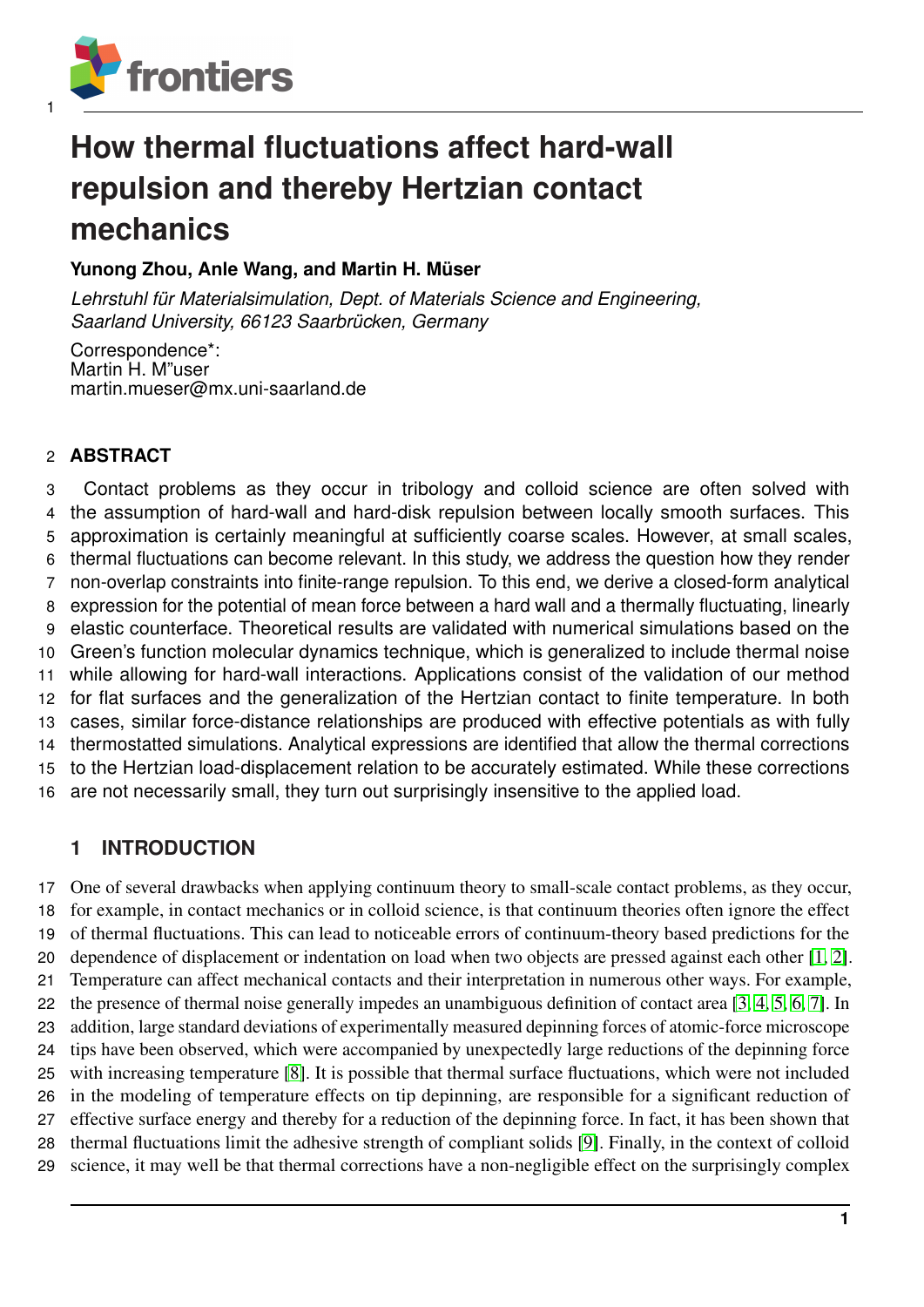phase diagram of Hertzian spheres [\[10\]](#page-23-4). It is therefore certainly desirable to model the effect of thermal fluctuations in a variety of contact and colloid problems.

 While thermal fluctuations can be incorporated into simulations with so-called thermostats [\[11,](#page-23-5) [12\]](#page-23-6), proper sampling can require a significant computational overhead. In addition, some contact solvers do not appear amenable to thermostatting. This concerns in particular those contact-mechanics approaches that optimize the stress field, as done with the classical solver by Polonsky and Keer [\[13,](#page-23-7) [14\]](#page-23-8), rather than the displacement fields as done with the Green's function molecular dynamics (GFMD) method [\[15,](#page-23-9) [16\]](#page-23-10).

37 The just-mentioned issues motivated us to investigate how thermal noise affects the mean force  $F$  (per 38 unit area) between surfaces as a function of their interfacial separation, or, gap  $q$ . The pursued idea is to integrate out the internal degrees of freedom, whereby an areal free-energy density can be defined. The procedure is similar in spirit to the construction of interatomic potentials, for which the (quantum- mechanical ground-state) fluctuations of electrons are integrated out rather than the (thermal) fluctuations of internal elastic degrees of freedom.

 In our first attempt on constructing effective surface interactions, we restrict our attention to the oldest, and arguably most commonly used model for the interactions between surfaces, namely a non-overlap constraint. Depending on context and dimension, it can also be called hard-wall, hard-disk, or hard-sphere repulsion, which, by definition is infinitesimally short ranged. Since atoms fluctuate about their equilibrium sites in solids, thermal fluctuations automatically make repulsion effectively adopt a finite range.

 The central goal of this study is to quantify the just-described effects and to ascertain if constitutive laws obtained for flat walls can be applied to other systems, in particular to a Hertzian contact. A secondary goal is to identify an analytical expression for the thermal corrections to the load-displacement relation in a Hertzian contact.

# <span id="page-1-0"></span>**2 MODEL AND NUMERICAL METHOD**

# **2.1 Definition of the model and nomenclature**

 The model consists of a homogeneous, semi-infinite, elastic solid with an originally flat bottom surface, which is pressed down against a continuous, perfectly rigid substrate being fixed in space. The latter, 55 which will also be called indenter, is either perfectly flat, i.e.,  $h(r) = 0$ , or parabola, in which case  $h(\mathbf{r}) = -r^2/(2R_c)$ , where  $R_c$  is the radius of curvature. In order to reduce finite-size effects and to simplify both analytical and numerical treatments, periodic boundary conditions are assumed by default within the quadratic, interfacial plane.

 The elastic surface is subjected not only to an external load per particle, l, squeezing it down against the indenter but also to thermal fluctuations, as they would occur in thermal equilibrium at a finite temperature T. We restrict our attention to frictionless contacts and small counterface slopes. This allows us to consider only displacements of the elastic surface normal to the interface. As such, the elastic energy of the surface 63 can be written as a functional of the field  $u(\mathbf{r})$  according to

$$
U_{\text{ela}}[u(\mathbf{r})] = \frac{E^*A}{4} \sum_{\mathbf{q}} q |\tilde{u}(\mathbf{q})|^2.
$$
 (1)

64 Here,  $u(\mathbf{r})$  states the z-coordinate of the elastic solid's bottom surface as a function of the in-plane 65 coordinate  $\mathbf{r} = (x, y)$ .  $E^*$  is the contact modulus, A the (projected) interfacial area, q an in-plane wave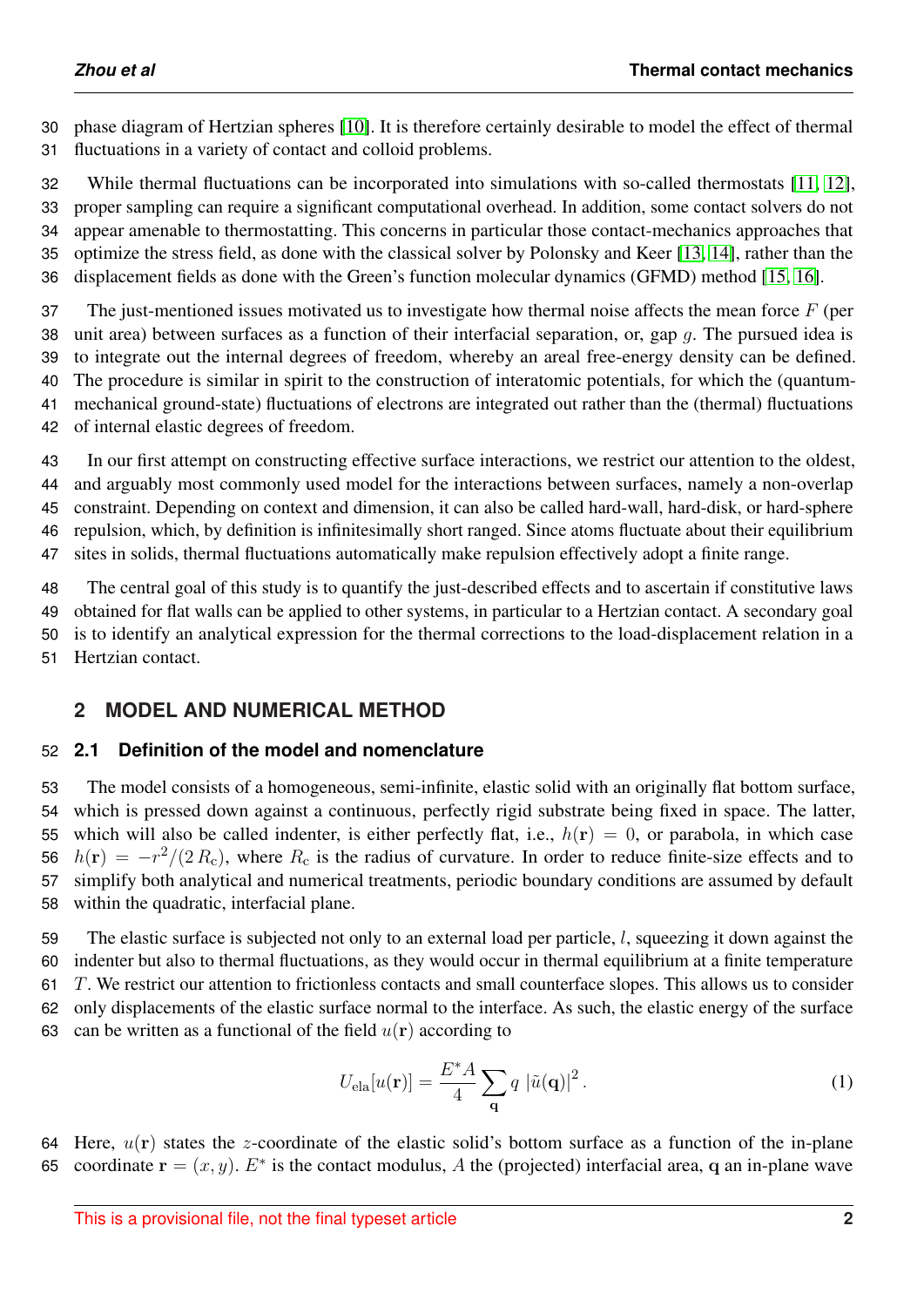66 vector, and  $q$  its magnitude.

$$
\tilde{u}(\mathbf{q}) = \frac{1}{A} \int d^2 r \, e^{-i\mathbf{q} \cdot \mathbf{r}} u(\mathbf{r}) \tag{2}
$$

67 denotes the Fourier transform of  $u(\mathbf{r})$ . The short-hand notation  $u_0 = \tilde{u}(\mathbf{q} = 0)$  will be used for the 68 center-of-mass coordinate.

69 For flat indenters, only  $u_0$  will be used to denote the mean distance, or gap, between indenter and the 70 solid surface. Here, we define the displacement  $d$  as a function of temperature and load according to

$$
d(T, L) \equiv h_{\text{ind}}(r = 0) - \langle u(T, L, r \to \infty) \rangle,
$$
\n(3)

71 where  $\langle u(T, L, r \to \infty) \rangle$  is the thermal expectation value that the field  $u(\mathbf{r})$  would have (infinitely) far 72 away from the top if the simulation cell were infinitely large.  $d$  is sometimes also called interference, as it 73 states an effective penetration of the indenter into the elastic solid.

74 It is discussed in the literature [\[17\]](#page-23-11) how to extrapolate accurately  $u(L, r)$  to  $r \to \infty$  for all those cases, in 75 which an indenter acts relatively localized in the center of a finite simulation cell. However, in the current 76 work, we are interested mostly in the temperature-induced reductions of  $d$ , i.e., in the term  $d_T$  defined in

77 the expression

$$
d = d_0 - d_T,\t\t(4)
$$

78 where  $d_0$  denotes the displacement for an ideal, athermal Hertzian indenter at a given load. In the current 79 work, we compute  $d_T$  through the following approximation

$$
d_T \approx \langle u(T, L, \mathbf{r}_X) \rangle - u(0, L, \mathbf{r}_X), \tag{5}
$$

80 where  $r<sub>X</sub>$  is the point that is the most distant from the center of the Hertzian indenter. We found that the first three to four digits are accurate in this estimate if the athermal Hertzian contact radius is less than one quarter of the simulation cell's linear dimension. This is because the (true) surface displacement fields 83 converge quite quickly to their asymptotic  $1/r$  form outside the (original) contact radius in the case of short-ranged potentials and because the finite-size corrections to the true surface displacements are not very sensitive to temperature.

86 The interaction with a counterface is modeled within the Derjaguin approximation [\[18\]](#page-23-12) so that the surface 87 energy density depends only on the local interfacial separation, or, gap,  $q(\mathbf{r}) = u(\mathbf{r}) - h(\mathbf{r})$ , between the 88 surfaces, i.e., the interaction potential is obtained via an integration over the surface energy density  $\gamma(q)$  via

$$
U_{\rm int} = \int_A d^2r \,\gamma \{g(\mathbf{r})\},\tag{6}
$$

89 In the full microscopic treatment, hard-wall repulsion is assumed, i.e.,

$$
\gamma(g) = \begin{cases} \infty & \text{if } g < 0 \\ 0 & \text{else.} \end{cases}
$$
 (7)

90 Finally, the probability of a certain configuration to occur is taken to be proportional to the Boltzmann 91 factor, i.e.,

$$
\Pr[u(\mathbf{r})] \propto e^{-\beta(U_{\text{ela}} + U_{\text{int}})},\tag{8}
$$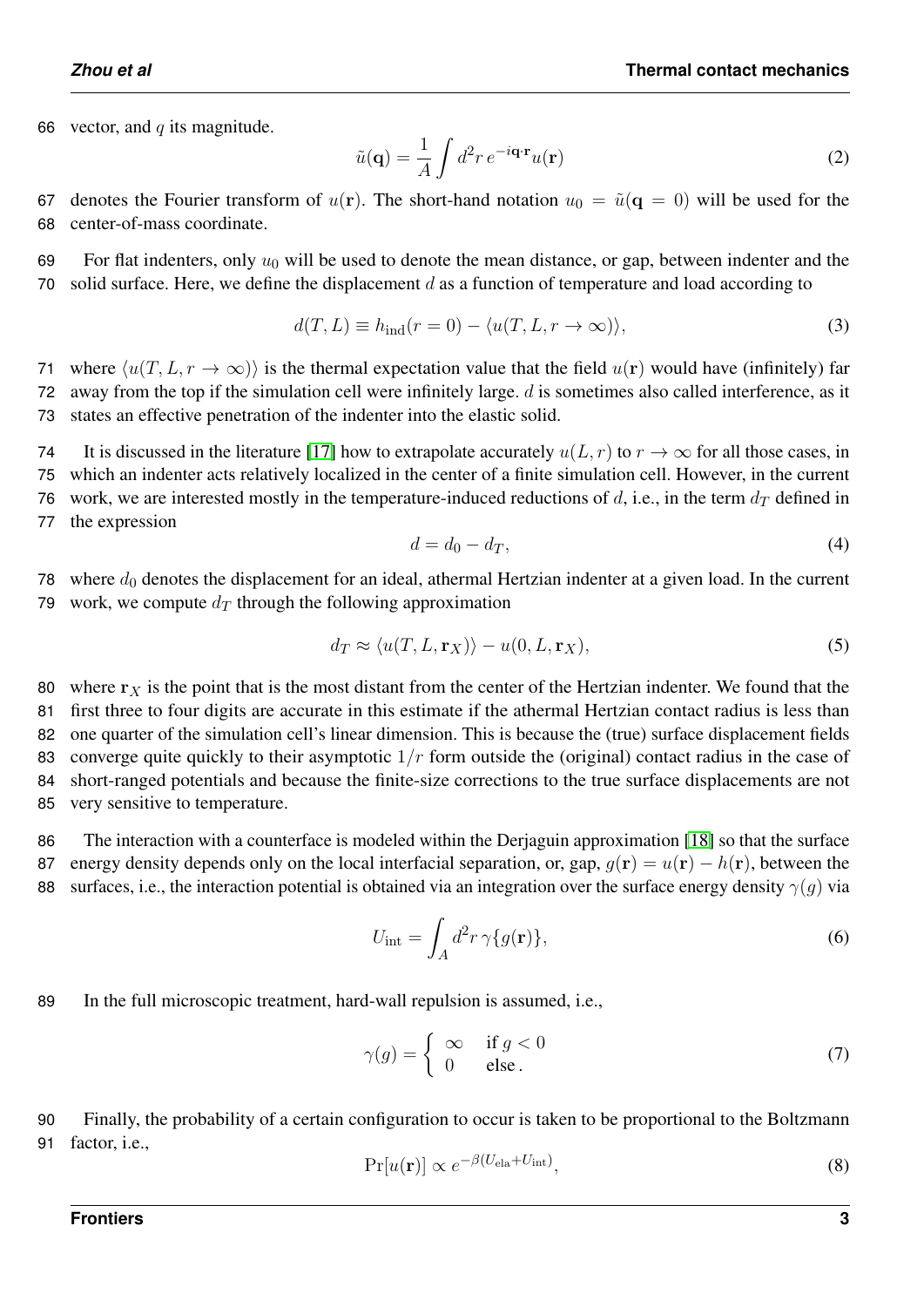92 where  $\beta = 1/k_BT$  is the inverse thermal energy.

93 One central "observable" in this work is the distance dependence of the mean force per atom,  $f(u_0)$ , for

 flat surfaces and finite temperatures. One might want to interpret this function as a cohesive-zone model, or, in the given context better as a repulsive-zone model. Because of the so-called equivalence of ensembles, which is valid for sufficiently large, systems, it does not matter if the separation is fixed and the force measured, or, vice versa.

 Note that we will go back and forth between continuous and discrete descriptions of displacement fields. For the discrete description, the elastic solid is partitioned into atoms, which are arranged on a square 100 lattice with the lattice constant  $\Delta a$ . This was done for reasons of simplicity, even if other discretizations are possible, e.g., into a triangular lattice [\[15\]](#page-23-9). Transitions between discrete and continuous representations in real space can be achieved with the substitutions

$$
\sum_{n} \dots \leftrightarrow \frac{1}{\Delta a^2} \int_A d^2 r \dots,
$$
\n(9)

103 while transitions between summations and integrals in the wavevector domain can be achieved with

$$
\sum_{\mathbf{q}} \dots \leftrightarrow \frac{A}{(2\pi)^2} \int d^2 q \dots \tag{10}
$$

104 To simplify the analytical evaluation of integrals, the square Brillouin zone (BZ) of the surface will be 105 approximated with a circular domain. In this case, the upper cutoff for q is chosen to be  $q_{\rm max} = \sqrt{4\pi/\Delta a}$ 106 as to conserve the number of degrees of freedom with respect to the original BZ.

## 107 **2.2 Thermal GFMD**

 GFMD is a method allowing a linearly elastic boundary-value problem to be solved efficiently [\[15,](#page-23-9) [16\]](#page-23-10). The (discretized) surface displacement field reflects the dynamical degrees of freedom. Elastic interactions are described in terms of appropriate elastic Green's functions, which — in the case of in-plane spatial homogeneity and infinitely large (or periodically repeated) systems — are (block) diagonal in the Fourier representation. The simplest case, which is considered here, is a frictionless contact and a semi-infinite elastic substrate. The equations to be solved in GFMD — using the regular tricks of the trade – are

$$
m_q\ddot{\tilde{u}}(\mathbf{q}) + \eta_q\dot{\tilde{u}}(\mathbf{q}) + \frac{q E^*}{2} \tilde{u}(\mathbf{q}) = \tilde{F}(\mathbf{q}, t), \qquad (11)
$$

114 where  $\tilde{F}(\mathbf{q}, t)$  is the Fourier transform of all external forces acting on the surface atoms. The terms  $m_q$  and 115  $\eta_q$  represent inertia and damping coefficients of different surface modes, which may depend on the wave 116 vector. For isotropic systems, these terms only depend on  $q$  but not on the direction of q.

117 The effect of thermal fluctuations can be cast as random forces, which have to satisfy the fluctuation-118 dissipation theorem (FDT) [\[19\]](#page-23-13). In the given formalism, random forces must have a zero mean, while their 119 second moments must satisfy,

$$
\langle \Gamma(\mathbf{q},t)\Gamma(\mathbf{q}',t')\rangle = 2\,\eta_{\mathbf{q}}\,k_B T \,\delta_{\mathbf{q},\mathbf{q}'}\,\delta(t-t'),\tag{12}
$$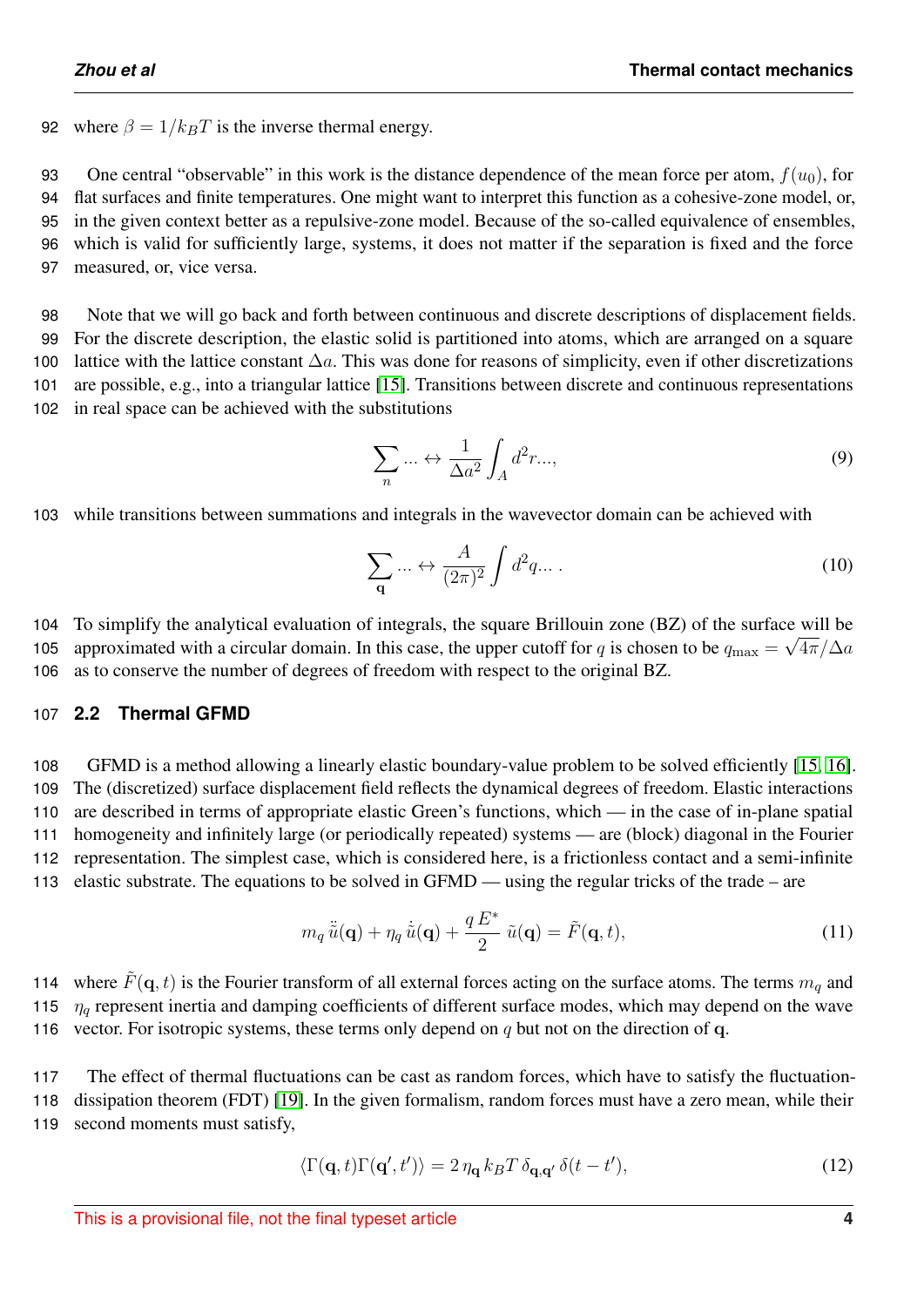120 assuming discrete atoms, finite domains but continuous times. Here,  $\delta(...)$  is the Dirac delta function, which 121 can be replaced with  $\delta_{tt}/\Delta t$  in a molecular dynamics (MD) simulation, in which the time t is discretized

122 into steps of size  $\Delta t$ .

123 At this point, GFMD is only used to generate the correct distribution of configurations, which—in a 124 classical system—does not depend on the choice of inertia. As such, the  $m_q$  can be chosen at will as far 125 as static observables are targeted. However, in order to reproduce realistic dynamics, appropriate choices 126 for  $m_q$  and  $\eta_q$  have to be made. In fact, realistic dynamics require the treatment of damping and random 127 noise to have "memory", as discussed in Ref. [\[20\]](#page-23-14). When being interested in fast equilibration, the  $m_q$ 128 are better chosen such that the usually slowly equilibrating long-wavelength modes are made light so that 129 characteristic times for different modes coincide as closely as possible [\[16\]](#page-23-10). In this context, it is also worth 130 mentioning that significant progress has been made recently on GFMD to properly reflect not only true 131 (rather than efficient) dynamics of crystalline solids [\[21\]](#page-23-15) but also for truly visco-elastic materials with 132 broad relaxation functions [\[22\]](#page-23-16).

# 133 **2.3 Hard-wall interactions in thermal GFMD**

 Non-overlap constraints can be implemented in athermal GFMD by placing any atom, predicted to have penetrated the rigid solid, back onto its surface. This procedure no longer works at finite temperatures. It violates the FDT because the damping that is effectively imposed by this algorithm, is not compensated by a conjugate random force.

 The standard way of treating hard-wall or hard-disk interactions is to make it make the time step so large that the next collision between two hard sphere occurs at the end of it. Before proceeding with the time stepping, an ideal, elastic collision is then assumed. This course of action does not appear to be viable for contact mechanics, because it would lead to prohibitively small time steps for large-scale contacts, where several (hundred) thousands of grid points are usually classified as being in contact. Specifically, when 143 doubling the system size  $N$ , the typically allowed time step will have to be halved on average so that the 144 asymptotic computational effort would scale with  $N^2$  rather than with N or N ln N.

## 145 2.3.1 Effective hard-wall potentials

146 An alternative to the standard ways of implementing non-overlap constraints is to allow its violation in a 147 controlled fashion. For example, the true hard-wall interaction can be replaced with a finite-range energy 148 density penalty of the form

$$
\gamma(g) = \frac{\kappa_0 E^* \Delta a}{n} \left(\frac{-g}{\Delta a}\right)^n \Theta(-g)
$$
\n(13)

149 where  $\Theta$  is the Heavyside step function and  $\kappa_0$  and n are dimensionless parameters. In lose analogy 150 to a Richardson extrapolation, an observable of interest  $O$  can be computed for a fixed exponent n but 151 different values of  $\kappa_0$ . Finally, the results can be extrapolated to hard-wall interactions by investigating the 152 asymptotics of  $O(1/\kappa)$  in the limit of  $1/\kappa \to 0$ . Large values of  $\kappa_0$  will limit the time step  $\Delta t$ . However, 153 these limits do not depend on system size. Thus, the numerical effort will scale with  $O(1/N)$  rather than 154 with  $O(1/N^2)$  as is the case when dynamics are based on the more accurate, flexible time-step collision 155 dynamics.

156 Good numbers for the exponent n and the dimensionless hard-wall stiffness  $\kappa_0$  need to be chosen. In 157 order for the effective hard-wall potential to have a minimal effect on  $\Delta t$ , the (non-negative) exponent n 158 should be as small as possible. However, we would like the force to be a continuous function, for reasons 159 explained at length in any better text book on molecular dynamics [\[11,](#page-23-5) [12\]](#page-23-6). While these arguments can be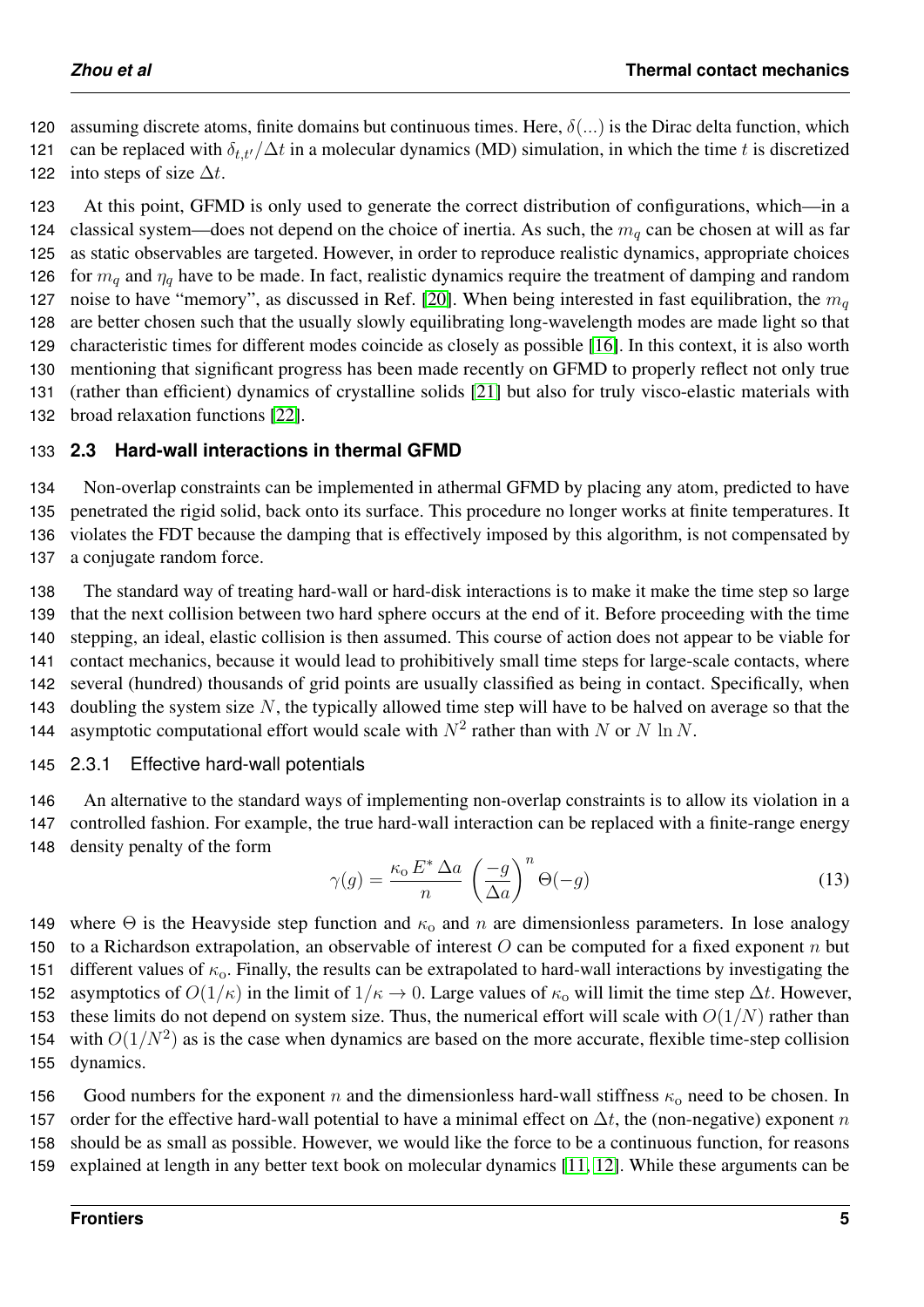160 somewhat academic when the discontinuities are small, we are going to send  $\kappa_0$  to large numbers resulting 161 in significant force discontinuities. Thus, n must be chosen greater equal two. This appears to make  $n = 2$ 162 the optimal choice.

163 The next question to be answered is: Given a time step  $\Delta t$  and an exponent of  $n = 2$ , what is a good value 164 for  $\kappa_0$ ? Here, it is useful to keep in mind that we do not need very accurate dynamics in the "forbidden" 165 overlap zone. The main purpose of the stiff harmonic potential is to eliminate overlap as quickly as possible, 166 i.e., to effectively realize a collision of the particles with the position of the (original) hard wall. However, 167 the stiffness should remain (well) below a critical value above which energy conservation is violated in 168 the absence of a thermostat even when a symplectic integrator, such as the Verlet algorithm, is used. For 169 Verlet, the critical time step for a harmonic oscillator is  $\Delta t_c = T/\pi$ , where T is the oscillator period, i.e., 170 for  $\Delta t < \Delta t_c$ , the trajectory may be inaccurate, but the energy is conserved (except for round-off errors). 171 This can be achieved by setting the overlap stiffness to

<span id="page-5-0"></span>
$$
k_o = \nu_o \pi^2 \frac{m}{dt^2} - k_s,
$$
\t(14)

172 where  $k_s = \Delta u^2/(k_B T)$ , while m is the inertia of the considered degree of freedom.  $\nu_o$  is a numerical 173 factor, which must be chosen less than unity. At and above the critical value of  $\nu_0 = 1$ , energy conservation 174 would be no longer obeyed in the absence of a thermostat. At the same time, dynamics but also static 175 distribution functions are very inaccurate, even if a thermostat prevents the system from blowing up.

176 The optimum value for  $k_0$  certainly depends on the specific investigated problem. However, the analysis 177 of simple models can provide useful preliminary estimates. This will be done in Sect. [2.3.3.](#page-6-0)

## 178 2.3.2 Approximate collision rules

 A second possibility to avoid the poor efficiency of exact collision dynamics is to use approximate collision rules and to control the error of the imprecision with the time step. A simple possibility would be 181 to keep  $\Delta t$  fixed in a simulation and to make the deflection of the atom after the regular time stepping. For example, when using velocity Verlet, the following pseudo code could be invoked after a regular time step, in which the constraint was ignored:

```
184 if (z violates constraint) then
185 z = 2z_{constr} - z186 v_z = -v_z (velocity Verlet)
187 z_{old} = 2z_{constr} - z_{old} (standard Verlet)
188 end if
```
 Note that this approach requires extra care to be taken when dynamics are formulated in a wavevector representation, which is usually the case in efficient boundary-element methods. If implemented the following overhead would have to be realized: old positions (or velocities) in real space will then have to be kept in memory. Moreover, two additional Fourier transforms will have to be invoked in each time step, which would double the number of the (asymptotically) most expensive function calls. Since approximate 194 collision dynamics turn out to show similar scaling with  $\Delta t$  in simple models as effective hard-wall repulsion, see Sect. [2.3.3,](#page-6-0) we did not pursue approximate collision rules further at this point of time in the full contact-mechanics simulations.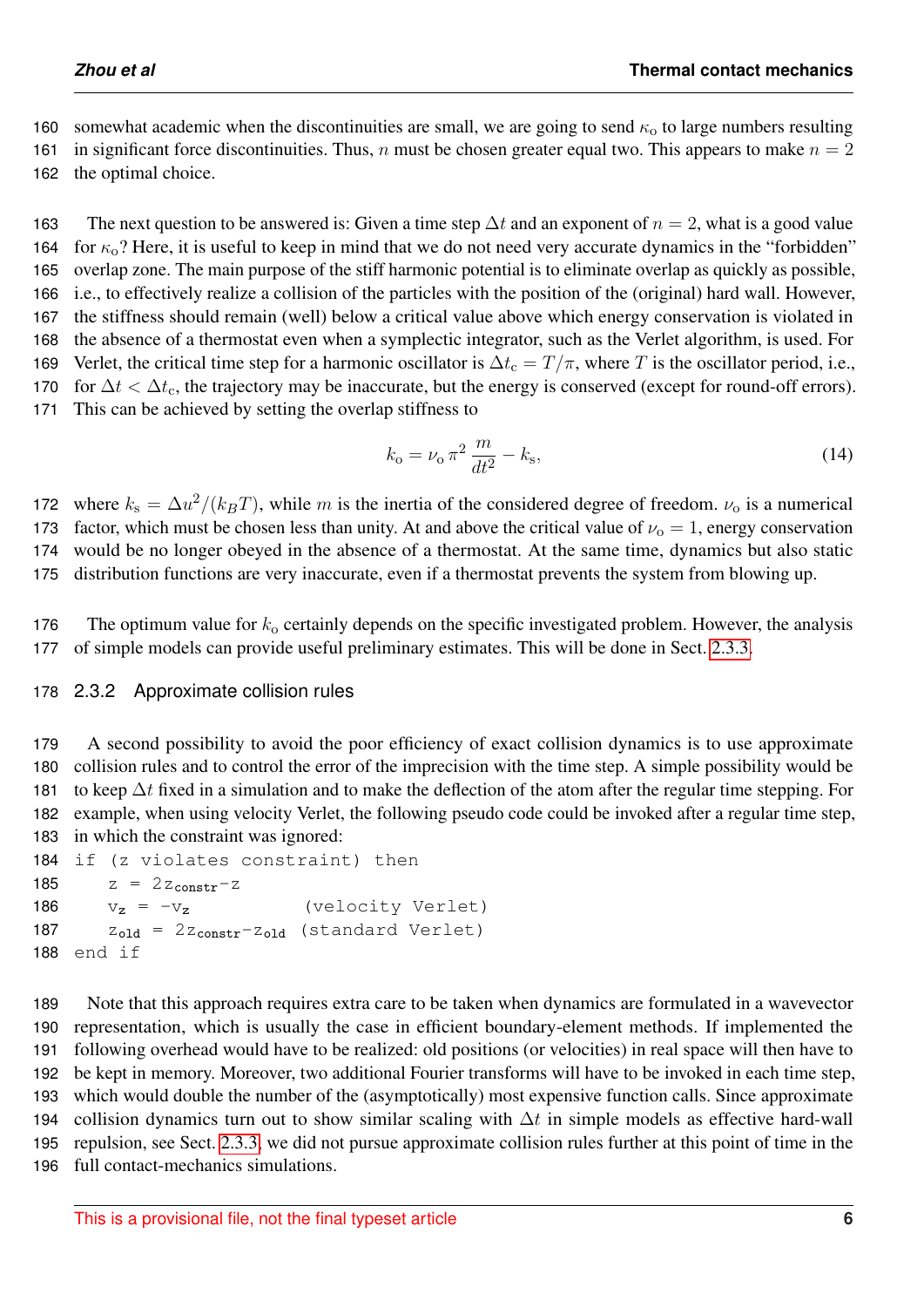#### <span id="page-6-0"></span>197 2.3.3 Numerical case studies

 To explore the relative merit of the two proposed hard-wall methods, we investigate the following 199 single-particle problem: an originally free, harmonic oscillator with a (thermal) variance of  $\Delta u^2$ . This harmonic oscillator is then constrained to have no negative deflections from its mechanical equilibrium 201 site. The analytical solution to this problem stating the force  $F$  needed to realize a given constraint is contained in the mean-field approximation to the full elastic problem, which is presented in Sect. [3.2.2.](#page-11-0) 203 The given constraint of the spring sitting exactly on the hard wall corresponds to a value, where  $\langle u_0 \rangle$  crosses over from its short-range to its long-range asymptotic behavior. Therefore, we see this case as being representative for both scaling regimes.

206 In essence, the problem we investigate corresponds to the choice where  $k_BT$ , k, and m are used to define 207 the unit system, which makes  $\Delta u^2$  being unity (in units of  $k_B T/k$ ) as well. The default time step that we 208 use for the free oscillator is  $2\pi/30$ , i.e., 30 time steps per period. The damping coefficient is chosen to be

209  $\gamma = 1$ , whereby the free harmonic oscillator is slightly underdamped. While this choice is not necessarily

210 ideal, it still tends to be effective for a fast equilibration, irrespective of whether the temperature is zero or

<span id="page-6-1"></span>211 finite. Results for the convergence of how the estimate for the mean displacement  $u_0$  approaches the exact value with decreasing time step  $\Delta t$  are shown in Fig. [1](#page-6-1)



Figure 1. Mean displacement  $u_0$  as a function of time step  $\Delta t$  when using (a) approximate collision rules (open circles) and (b) harmonic effective hard-wall potentials (closed diamonds) for two different values of  $\nu_{0}$ , see Eq. [\(14\)](#page-5-0). Dashed lines show linear fits, the solid line the exact, analytical solution. The equilibrium site of the spring is placed at  $u_s = 0$ , moreover  $\Delta u^2 = k_B T = 1$ .

212

213 At a given value of  $\Delta t$ , the approximate collision rules clearly outperform the approximate hard-wall 214 interactions. However,  $u_0$  has leading-order corrections of order  $\Delta t$  in both approaches. With the choice 215  $v_0 = 0.1$ , the asymptotic result for the parabolic, effective hard-wall potential has an accuracy of better 216 than 1%, which should be accurate enough for most purposes. In both approaches, simulations must be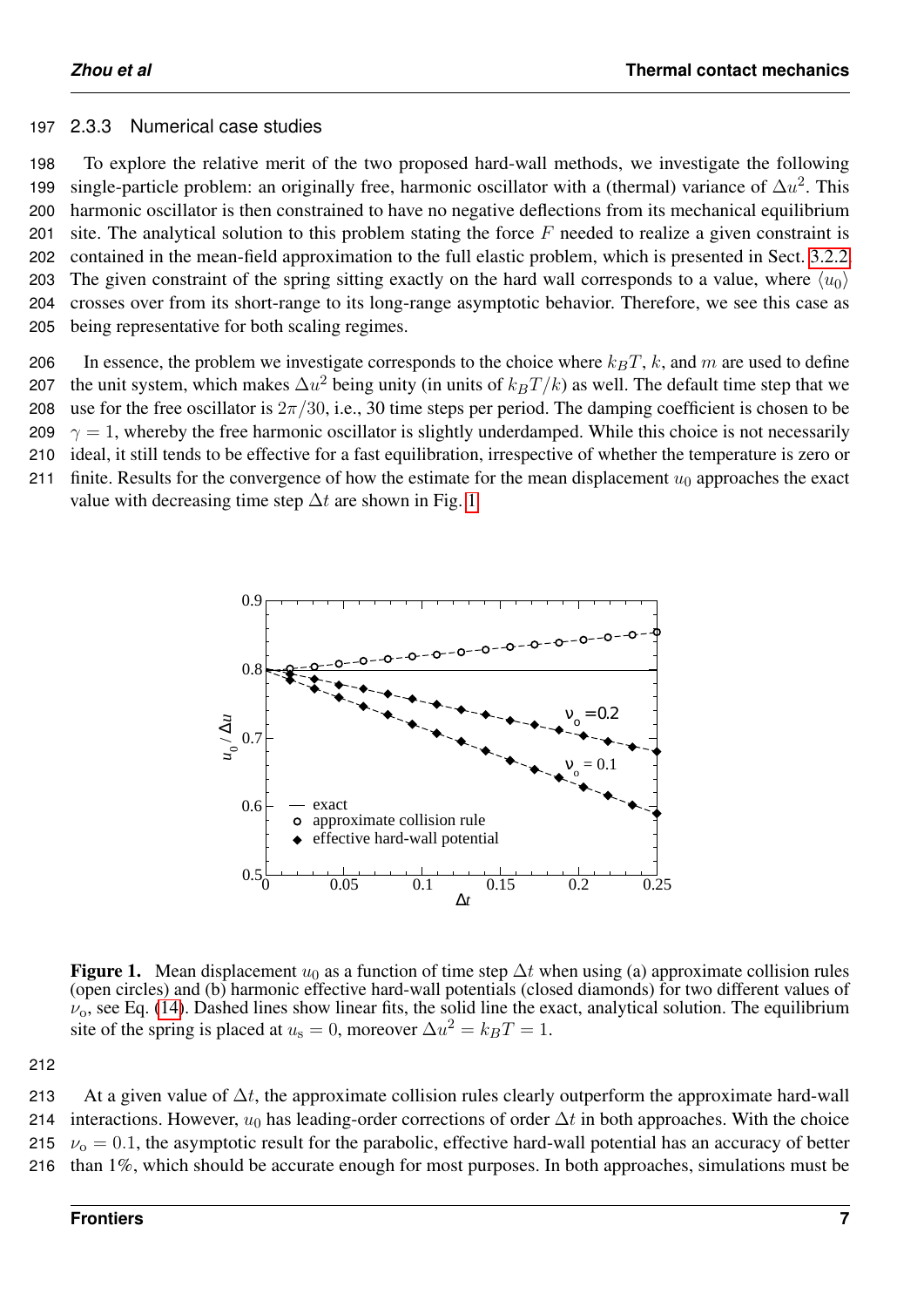217 run at two different values of  $\Delta t$ , say e.g., at  $\Delta t = 0.25$  and  $\Delta t = 0.15$  in order to perform a meaningful  $\Delta t \rightarrow 0$  extrapolation. In a full contact-mechanics simulation, the number of required Fourier transforms doubles when using the approximate collision rules, which in turn leads to increased stochastic errors given a fixed computing time contingent. For this reason, but also because approximate collision rules require significantly more coding—in particular when averaging wall-surface forces from collisions when using wavevector dependent inertia—we decided to use the harmonic, effective hard-wall potential for the full contact-mechanics simulations.

# <span id="page-7-2"></span>**3 THEORY**

224 The main purpose of this section is to identify an analytical expression for the thermal expectation value 225 of an interfacial force per atom  $f(u_0)$  as a function of their mean separation  $u_0$  in the case of a hard wall. 226 This will be done by defining the partition function  $Z(N, \beta, u_0)$  of a fluctuating surface in front of a wall, 227 which is linked to the free energy through the relation  $\mathcal{F}(k_BT, u_0) = -k_BT \ln Z(\beta, u_0)$ . The mean force 228 between hard wall and elastic surface can then be calculating from

$$
f = -\frac{1}{N} \frac{\partial \mathcal{F}(N, k_B T, u_0)}{\partial u_0}.
$$
 (15)

 Minor errors in the treatment presented below appear in numerical coefficients that result, for example, by having approximated the Brillouin zone of a square with a sphere, or, by having replaced a discrete set of wave vectors (finite system) with a continuous set (infinitely large system). However, these and related approximations are controlled, because errors resulting from them can be estimated and they could even be corrected systematically.

## <span id="page-7-1"></span>234 **3.1 The statistical mechanics of a free surface**

235 Since the free surface is the reference state, we start with its discussion. An important quantity, in 236 particular in a mean-field approach, is the variance of atomic displacements due to thermal noise. For a 237 fixed center-of-mass coordinate, it is defined as the following thermal expectation value:

$$
\Delta u^2 \equiv \left\langle \{ u(\mathbf{r}) - \tilde{u}(0) \}^2 \right\rangle. \tag{16}
$$

238 It can be evaluated in its wavevector representation in a straightforward manner. Specifically,

<span id="page-7-0"></span>
$$
\Delta u^2 = \sum_{\mathbf{q}'} \langle |\tilde{u}(\mathbf{q}')|^2 \rangle \tag{17}
$$

$$
\approx \quad \frac{A}{(2\pi)^2} \int d^2q \frac{2 k_B T}{q E^* A} \tag{18}
$$

$$
\approx \frac{2}{\sqrt{\pi}} \frac{k_B T}{E^* \Delta a},\tag{19}
$$

239 where we made use of equipartition for harmonic modes, see also Eq. [\(29\)](#page-10-0).

Of course, up to the prefactor of  $2/$ √ 240 The Course, up to the prefactor of  $2/\sqrt{\pi} \approx 1.1284$ , which is very close to unity, Eq. [\(19\)](#page-7-0) follows directly 241 from dimensional analysis. However, in a quantitative theory, we wish to know and perhaps to understand 242 its precise value. A numerical summation over a square BZ assuming a square real-space domain with N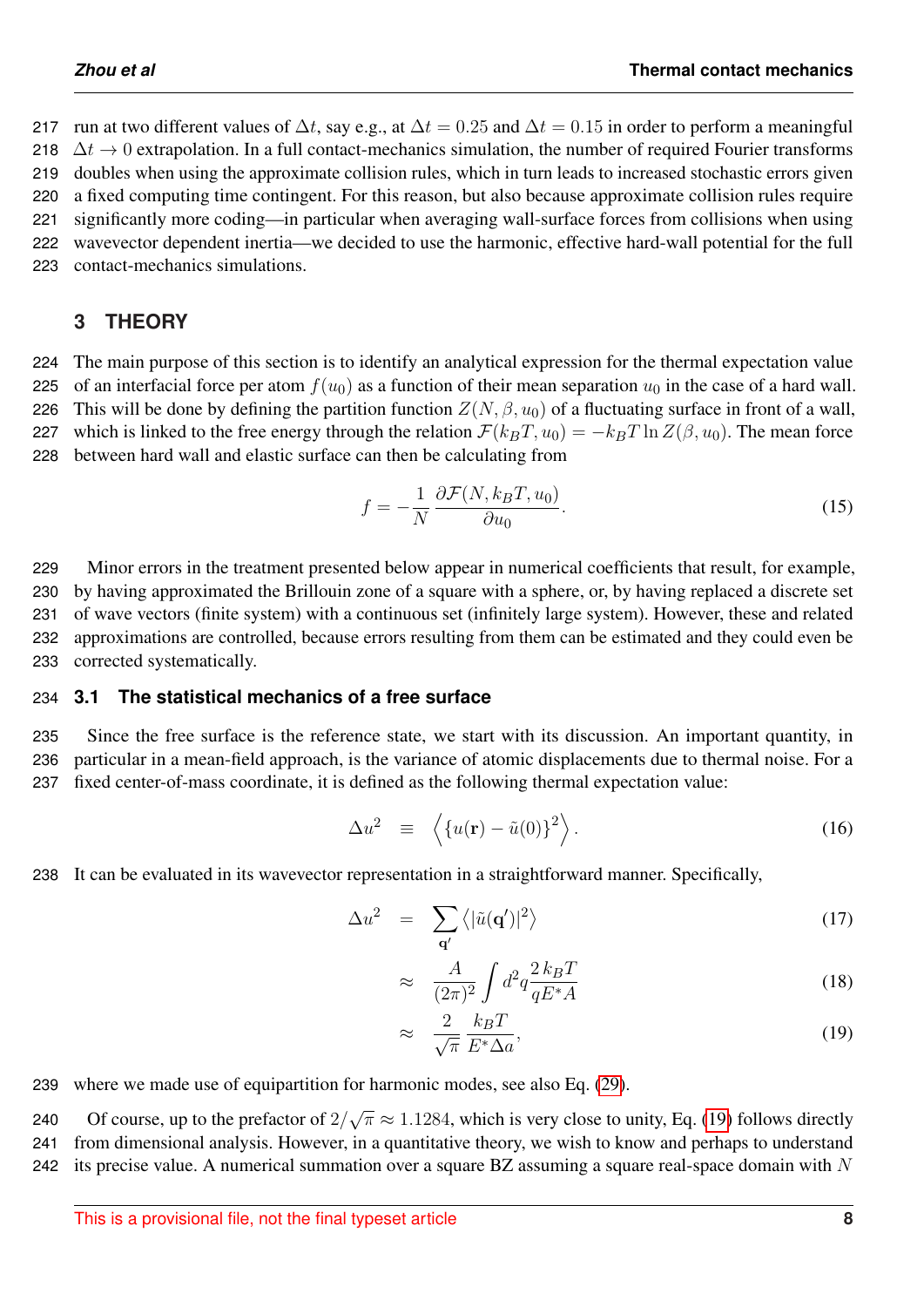243 atoms reveals that  $\Delta u^2$  can be described by

$$
\Delta u^2 = \left(1.1222 - \frac{1.24}{\sqrt{N}}\right) \frac{k_B T}{E^* \Delta a},\tag{20}
$$

244 with more than three digits accuracy if  $\sqrt{N} > 512$ . This result is fairly close to the analytical result based 245 on a BZ, which is approximated as sphere.

246 Assuming discretization down to the atomic scale of  $\Delta a \approx 2.5$  Å yields a root-mean square (rms) height 247 of

$$
\Delta u \approx 1.5 \sqrt{\text{GPa}/E^*} \,\,\text{\AA} \tag{21}
$$

 at room temperature. Thus, for soft-matter systems, the effect of thermal fluctuations is not necessarily non-negligible at room temperature. The dominant restoring forces to height fluctuation at short scales will then be due to surface tension rather than due to elasticity [\[23\]](#page-23-17). However, it might be possible to suppress those effects when immersing the surfaces into an appropriate liquid, e.g., crosslinked polyethylene glycol (PEG) into uncrosslinked PEG.

 An outcome of Eq. [\(19\)](#page-7-0) is that the fluctuations are dominated by the small scales. In the simplest approximation, which can be made in direct association with the Einstein model of solids, each surface 255 atom is coupled harmonically to its lattice site with a spring of stiffness  $k_E = k_B T / \{(N-1) \Delta u^2\}$ . In reality, i.e., in less than infinite dimensions, there is always a correlation of thermal height fluctuations.

257 To deduce an estimate for the distance over which height fluctuations are correlated, we calculate the 258 thermal displacement autocorrelation function (ACF)  $C_{uu}(r)$ . It can be defined and evaluated to obey:

<span id="page-8-0"></span>
$$
C_{uu}(\Delta r) = \langle u(\mathbf{r}) u(\mathbf{r} + \Delta \mathbf{r}) \rangle \tag{22}
$$

$$
\approx \frac{1}{2\pi^2} \frac{k_B T}{q E^*} \int_0^{\sqrt{4\pi/\Delta a}} dq \int_0^{2\pi} d\varphi \, e^{iqr \cos \varphi} \tag{23}
$$

$$
= \frac{1}{\pi} \frac{k_B T}{r q E^*} \int_0^{\sqrt{4\pi} r/\Delta a} d(qr) J_0(qr) \tag{24}
$$

$$
= \frac{2 k_B T}{q E^*} \frac{\sqrt{4\pi} r}{\Delta a} {}_1F_2\left(\frac{1}{2}; 1, \frac{3}{2}; \frac{-\pi r^2}{\Delta a^2}\right)
$$
 (25)

$$
\approx \begin{cases} \frac{2 k_B T}{\sqrt{\pi} E^* \Delta a} + \mathcal{O}(r^2) & \text{for } r \to 0\\ k_B T / (\pi q E^* r) & \text{for } r \to \infty, \end{cases}
$$
 (26)

259 where  $J_0(x)$  is the Bessel function of the first kind and  $_1F_2(...)$  is a generalized hypergeometric function. 260 Unfortunately, the result obtained analytically this way shows Helmholtz ringing at intermediate values 261 of r (i.e. within a substantial range of  $\Delta u$ ), which is why the exact analytical solution for  $C_{uu}(r)$  is of 262 little practical use, except in the two limiting cases  $r = 0$  and  $r \to \infty$ . Helmholtz ringing is generally a 263 consequence of sharp cutoffs in the wave vector domain. Interestingly, it persists even for a square BZ 264 when the exact expectation values for  $|\tilde{u}(\mathbf{q})|^2$  are used and the correlation function  $C_{uu}(\mathbf{r})$  is extended to 265 the continuous domain between the lattice positions. The validity of these claims is demonstrated in Fig. [2.](#page-9-0)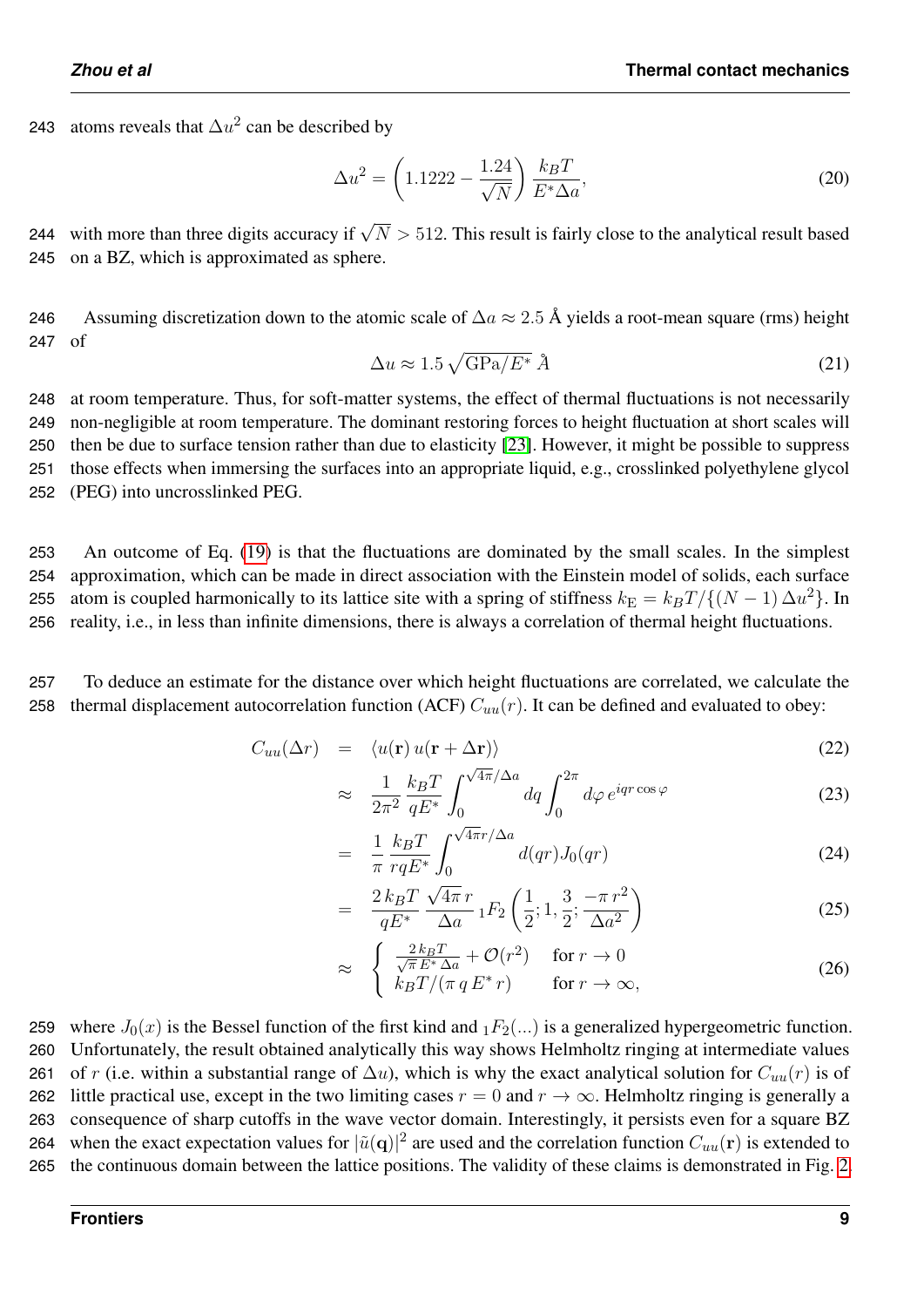<span id="page-9-0"></span>

Figure 2. The radial displacement ACF  $C_{uu}(r)$ —normalized to its value at  $r = 0$ —as a function of distance r: asymptotic approximation given in Eq.  $(27)$  (black line), exact correlation function along the [10] direction with interpolation between non-lattice sites (dashed brown line), numerically exact results for systems of size  $2048 \times 2048$  (red circles),  $512 \times 512$  (green squares), and  $128 \times 128$  (blue diamonds). They were also obtained for the [10] direction, except for the open symbols, which refer to the [11] direction.

266 A quite reasonable approximation or rather generalization of  $C_{uu}(r)$  to a continuous function can be made 267 by constructing the simplest expression with the correct asymptotic behaviors summarized in Eq. [\(26\)](#page-8-0):

<span id="page-9-1"></span>
$$
C_{uu}(r) \approx \frac{2}{\sqrt{\pi}} \frac{k_B T}{E^*} \frac{1}{(\Delta a^2 + 4\pi r^2)^{1/2}}.
$$
 (27)

268 As can be seen in Fig. [2,](#page-9-0) this asymptotic approximation is quite reasonable already at a nearest-neighbor 269 spacing of  $r = \Delta a$  and has errors of less than 5% (in the limit of large N) for larger values of r. While 270 numerical results for finite systems in Fig. [2](#page-9-0) include predominantly data for r parallel to  $[1, 0]$ , similar 271 results are obtained for other directions as well, as demonstrated examplarily for the [1, 1] direction of the 272  $N = 128 \times 128$  lattice.

273 The asymptotic ACF has decayed to approximately 30% of its maximum value at the nearest-neighbor 274 distance. This means that the displacements of adjacent lattice sites are essentially uncorrelated.

275 The last property of interest used in the subsequent treatment is the partition function of a free surface 276 (fs):

$$
Z_{\rm fs}(\beta) = \prod_{\mathbf{q}} \frac{\lambda_q}{\sqrt{2\pi \Delta u^2(q)}}\tag{28}
$$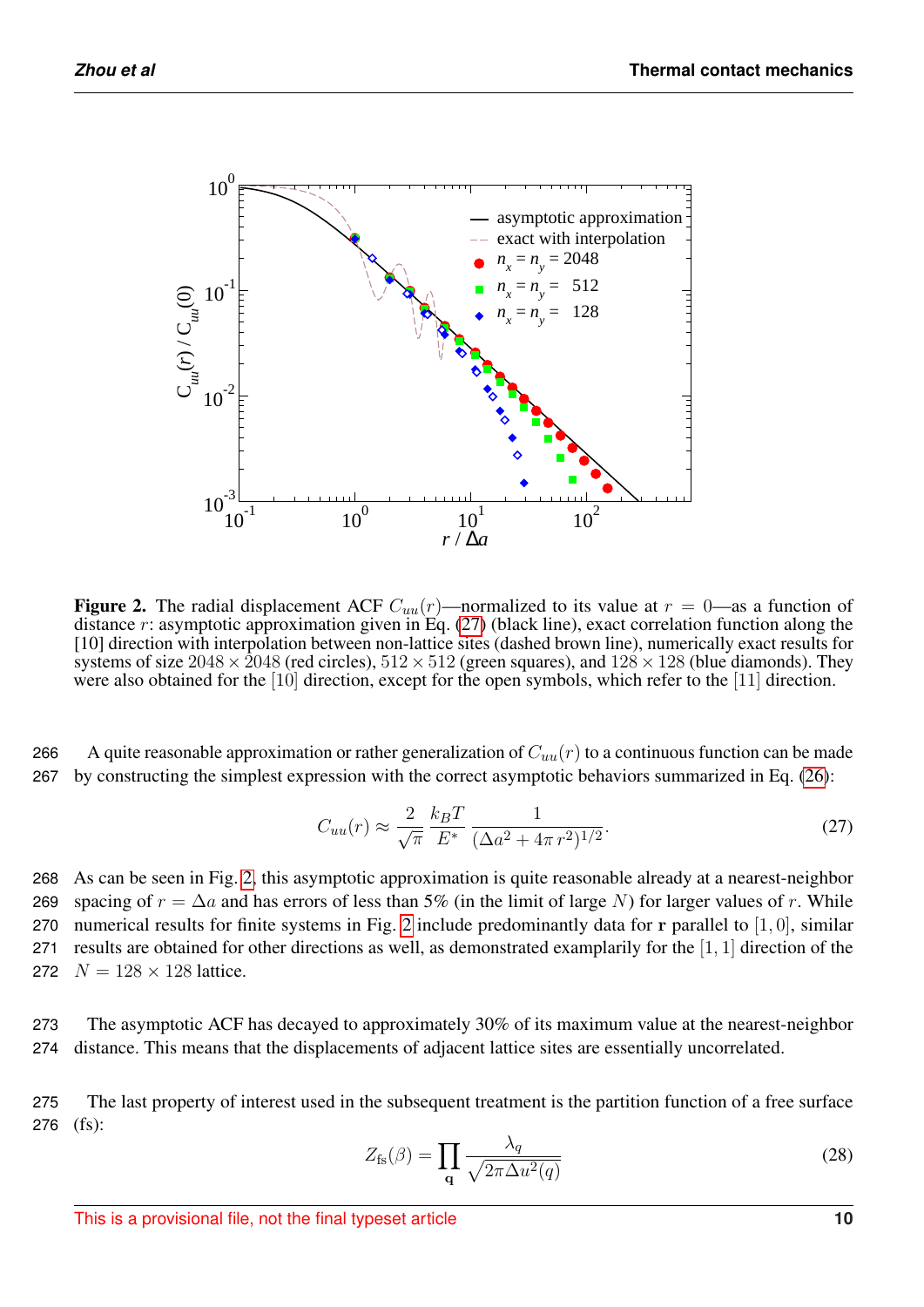277 with

<span id="page-10-0"></span>
$$
\Delta u^2(q) = \frac{2 k_B T}{q E^* A}.
$$
\n(29)

278  $\lambda_q = h/\sqrt{2 m_q k_B T}$  represents the thermal de Broglie wavelength of a surface mode. It reflects the 279 ideal-gas contribution of the momenta conjugate to the  $\tilde{u}(\mathbf{q})$  to the partition function. As long as  $E^*$  is 280 small compared to the ambient pressure and as long as temperature is kept constant, the sole purpose of 281 including  $\lambda_a$  into the calculation is to render the partition function dimensionless. This is why a precise 282 determination of  $m_q$ , which might be an interesting topic in itself, is not needed at this point. If we had 283 to determine the most meaningful value of  $m_q$ , our line of attack would be to calculate the quantum-284 mechanical zero-point vibrations of surface modes in a full description of the solid of interest (e.g., by 285 using path-integral techniques [\[24\]](#page-24-0)) and to assign  $m_q$  such that it reproduces the correct zero-point variance 286 of the mode in question.

287 In the mean-field (Einstein solid) approximation, the partition function simplifies to

$$
Z_{\rm mf}(\beta) = \left(\frac{\lambda_{\rm mf}}{\sqrt{2\pi\Delta u^2}}\right)^N,\tag{30}
$$

288 with  $\Delta u$  having been introduced in Eq. [\(19\)](#page-7-0) and  $\lambda_{\rm mf}$  being a mean-field de Broglie wavelength.

#### 289 **3.2 Interaction of a thermal, elastic surface with a flat wall**

 In this section, we investigate the statistical mechanics of an elastic surface in front of a flat, hard wall. To this end we derive expressions for the partition function of the system, from which the mean force between surface and wall (at fixed mean separation) can be derived in a straightforward fashion. Different mean-field strategies will be pursued towards this end. They turn out to be quite accurate in different asymptotic limits of the full problem.

295 3.2.1 First mean-field approximation

 The arguably simplest analytical approach to the contact problem is an adaptation of the so-called Einstein solid, which was already alluded to in Sect. [3.1,](#page-7-1) to surface atoms. We first do it such that a degree of freedom is a hybrid of an atom in real space and a delocalized, ideal sine wave. Specifically, we first assume that elastic energy of an individual atom reads

$$
v_{\text{ela}}^{\text{mf}}(u) = \frac{k_B T}{2\Delta u^2} u^2. \tag{31}
$$

300 In order to maintain a zero expectation value of  $u$ , it is furthermore assumed that the interaction energy 301 with a counterface placed at a distance  $u_0$  from the atom's mean position is given by

$$
v_{\text{sub}}^{\text{mf}}(u) = \frac{\Delta a^2}{2\pi} \int_0^{2\pi} d\varphi \,\gamma(u_0 + u\cos\varphi). \tag{32}
$$

302 This means, an oscillation of an atom entails an undulation. With this assumption,  $u_0$  automatically 303 corresponds to the atom's mean position.

304 The excess free energy per particle  $\Delta \mathcal{F}/N$  for a fixed center-of-mass position satisfies

<span id="page-10-1"></span>
$$
e^{-\beta \mathcal{F}/N} = \frac{1}{\sqrt{2\pi \Delta u^2}} \int_{-\infty}^{\infty} du \ e^{-\beta \{v_{\text{ela}}^{\text{mf}}(u) + v_{\text{sub}}^{\text{mf}}(u)\}}, \tag{33}
$$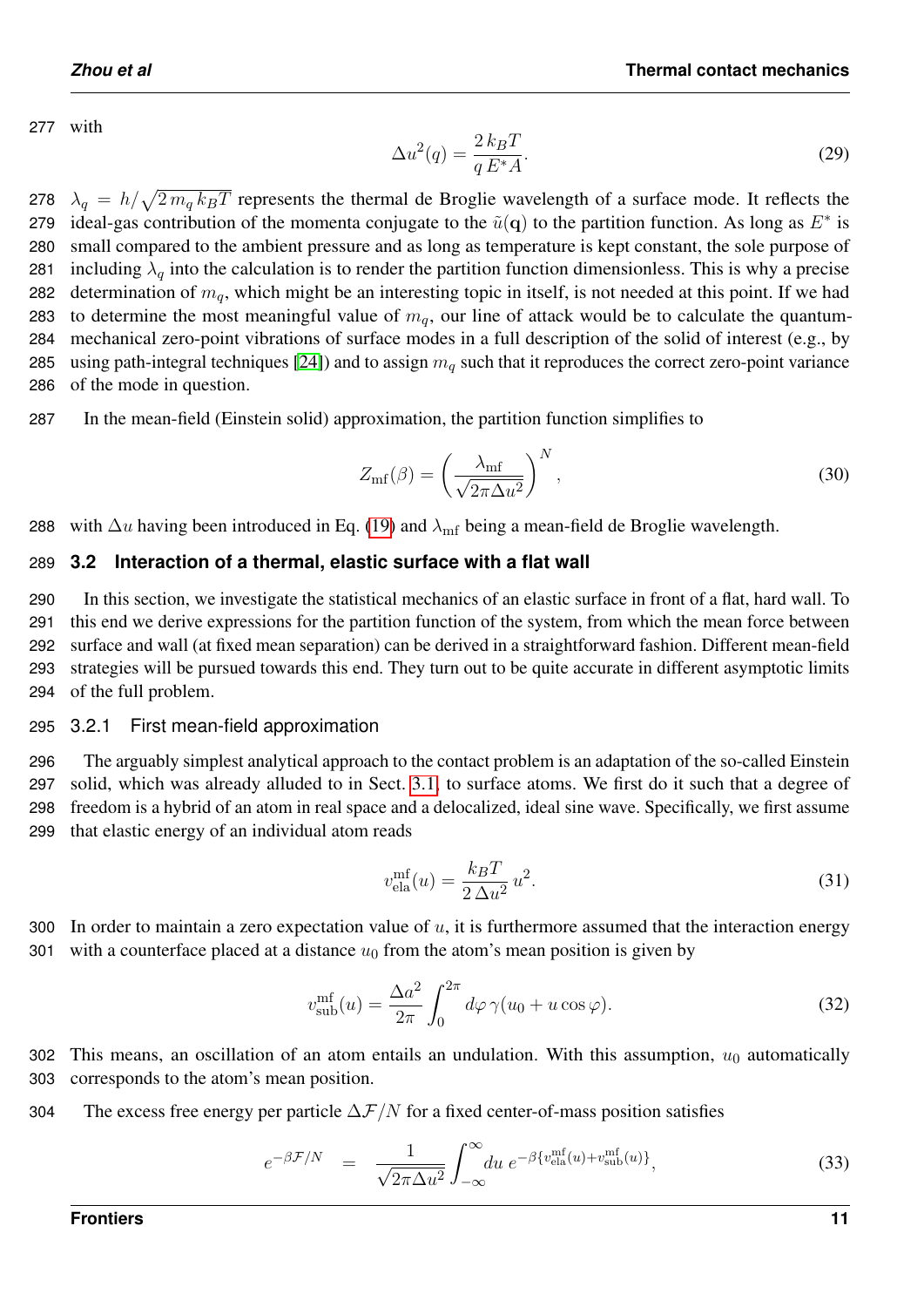305 where the term "excess" refers to the change of the free energy relative to that of a free surface. For 306 hard-wall interactions, the integral in Eq. [\(33\)](#page-10-1) can be evaluated to be

$$
e^{-\beta \mathcal{F}/N} = \frac{1}{\sqrt{2\pi \Delta u^2}} \int_{-u_0}^{u_0} du \, e^{-\beta v_{\text{ela}}(u)}
$$
  
= erf  $\left(\frac{u_0}{\sqrt{2}\Delta u}\right)$ . (34)

307 Hence,

<span id="page-11-1"></span>
$$
\frac{\mathcal{F}}{N k_B T} = -\ln\left\{\text{erf}\left(\frac{u_0}{\sqrt{2}\Delta u}\right)\right\} \tag{35}
$$

$$
\approx \begin{cases}\n-\ln\left(\sqrt{\frac{2}{\pi}}\frac{u_0}{\Delta u}\right) & \text{for } u_0 < \Delta u/2 \\
\frac{\Delta u}{\sqrt{\pi}u_0}e^{-u_0^2/(2\Delta u^2)} & \text{for } u_0 > 2\Delta u.\n\end{cases}
$$
\n(36)

308 For reasons of completeness, the force predicted from this first mean-field approximation is stated as:

$$
f_{\text{mfl}}(u_0) = \sqrt{\frac{2}{\pi}} \frac{k_B T}{\Delta u} \frac{\exp\{-u_0^2/(2\Delta u^2)\}}{\text{erf}\{u_0/(\sqrt{2}\Delta u)\}}.
$$
 (37)

309 In the limit of  $u_0 \to 0$ , repulsion diverges proportionally with  $1/u_0$ , while it decays slightly quicker than 310 exponentially in  $u_0^2$  for separations  $u_0 \gg \Delta u$ . Both limiting behaviors are confirmed in the results section, 311 albeit, with a prefactor of a little less than one half for large separations.

#### <span id="page-11-0"></span>312 3.2.2 Second mean-field approximation

313 Another mean-field approach would be to abandon the evaluation of the interaction in terms of an 314 undulation and to introduce a Lagrange parameter, i.e, an external force  $f$  divided by the thermal energy, 315 ensuring u to adopt the desired value of  $u_0$ . Thus, the probability of a displacement u to occur satisfies

$$
\Pr(u) \propto e^{-(u-u_0)^2/(2\Delta u^2) - \beta f(u-u_0)} \Theta(u),\tag{38}
$$

316 where f needs to be chosen such that  $\langle u \rangle = u_0$  so that the lattice position of the particle  $u_{\text{eq}}$  is situated 317 at  $u_{\text{eq}} = u_0 + \beta f \Delta u^2$ . At  $u_{\text{eq}}$ , there is no elastic restoring force in the spring. The requirement  $\langle u \rangle = u_0$ 318 automatically leads to the following self-consistent equation for f:

$$
\beta \int \Delta u = \sqrt{\frac{2}{\pi}} \frac{\exp\left\{-\frac{(\beta \int \Delta u^2 - u_0)^2}{2\Delta u^2}\right\}}{1 - \text{erf}\left(\frac{\beta \int \Delta u^2 - u_0}{\sqrt{2}\Delta u}\right)}.
$$
\n(39)

319 This line of attack leads to similar results for the  $f(u_0)$  at small  $u_0$  as the first mean-field approach. 320 However, for large  $u_0$  the predicted force turns out half that of the first mean-field approximation. In fact, 321 the second mean-field theory turns out to be a quite reasonable approximation to the numerical data for any 322 value of  $\Delta u$ , see the results and discussion presented in Sect. [4.](#page-15-0)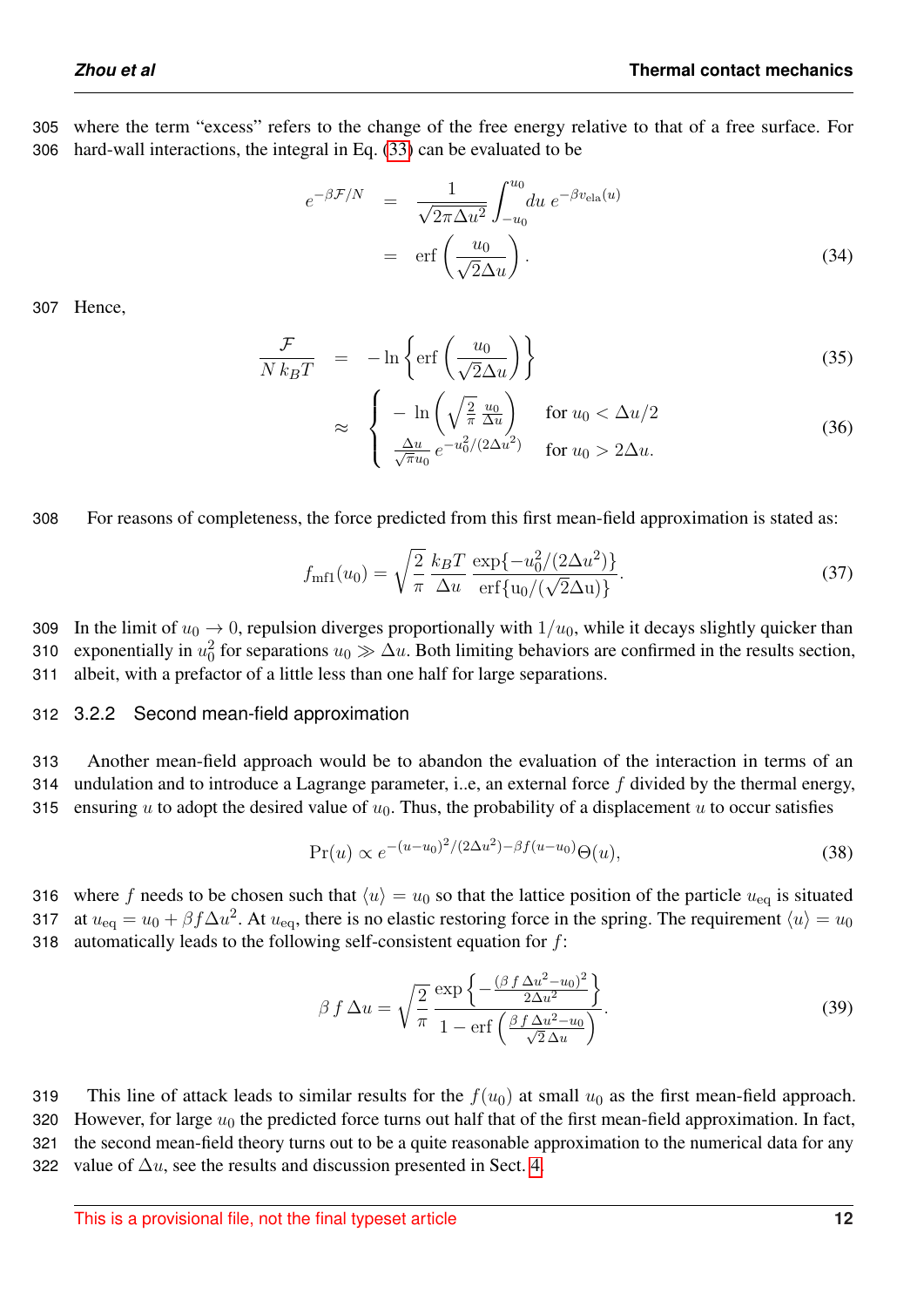#### 323 3.2.3 Probabilistic approach

324 The exact expression for the excess free energy of an elastic body in front of a hard wall can be defined 325 by a path integral,

<span id="page-12-0"></span>
$$
e^{-\beta \mathcal{F}(u_0')} = \frac{1}{Z_A} \int \mathcal{D}[u(\mathbf{r})] \delta\left(u_0' - u_0\right) e^{-\beta v_{\text{tot}}[u(\mathbf{r})]}, \tag{40}
$$

326 where  $\mathcal{D}[u(\mathbf{r})]$  denotes an integral over all possible displacement realizations and

$$
Z_A = \int \mathcal{D}[u(\mathbf{r})] \delta\left(u_0 - u'_0\right) e^{-\beta v_{\text{ela}}[u(\mathbf{r})]}.
$$
 (41)

327 In the case of hard-wall repulsion, the r.h.s. of Eq. [\(40\)](#page-12-0) is easy to interpret: It represents the relative number 328 of configurations that are produced with the thermal equilibrium distribution of a free surface (fs), whose 329 maximum displacement is less than  $u_0$ , i.e.,

$$
e^{-\beta \mathcal{F}(u_0)} = \langle \Pr(u_{\text{max}} < u_0) \rangle_{\text{fs}},\tag{42}
$$

330 This insight defers the problem of having to solve the path-integral in Eq. [\(40\)](#page-12-0) to an exercise in probability 331 theory: determine the likelihood of  $N' = N\Delta a^2/\Delta A_c$  independent Gaussian random number with mean 332 zero and variance  $\Delta u^2$  to be less than  $u_0$ . Here  $\Delta A_c$  is the correlation area for the displacements. Given 333 that  $C_{uu}(\Delta r)$  has decayed to a few 10% at nearest-neighbor distances, it can only be marginally larger 334 than  $\Delta a^2$ .

335 For large values of N', the distribution of maximum values  $u_{\text{max}} = \max\{u(\mathbf{r})\}$  converges to the Gumbel 336 distribution, also known as the generalized extreme value (gev) distribution type-I [\[25\]](#page-24-1). It is given by

$$
Pr(u_{\text{max}}) = \frac{1}{\beta_{\text{gev}}} e^{-(e^{-z})}
$$
\n(43)

337 with

$$
z = \frac{u_{\text{max}} - \mu_{\text{gev}}}{\beta_{\text{gev}}},\tag{44}
$$

338 where  $\mu_{\rm gev}$  is the mode of the Gumbel distribution, i.e., the most likely value for  $u_{\rm max}$  to occur, and  $\beta_{\rm gev}$  a 339 parameter determining the shape of the distribution. For a normal Gaussian distribution  $\Phi_G(u/\Delta u)$ , they 340 are given by

$$
\frac{\mu_{\text{gev}}}{\Delta u} = \sqrt{2} \,\text{erf}^{-1} \left( 1 - \frac{2}{N'} \right) \tag{45}
$$

$$
\frac{\beta_{\text{gev}}}{\Delta u} = \frac{1}{N' \cdot \Phi_{\text{G}}(\mu_{\text{gev}}/\Delta u)}
$$
(46)

341 in the limit of large N'. Here  $erf^{-1}(...)$  stands for the inverse function of the error function [\[25\]](#page-24-1).

342 In fact, Fig. [3](#page-13-0) shows that the distribution of  $u_{\text{max}}$  as produced with GFMD and by taking the maximum 343 value of  $N' = 0.92 N$  independent random numbers are essentially identical and that both can be 344 approximated quite well with the Gumbel distribution. If setting  $N' = N$ , the (open) symbols in Fig. [3](#page-13-0) 345 would shift by roughly half their symbol size to the right. As expected, discrepancies between the Gumbel 346 distribution and the numerical data decrease with increasing  $N'$ .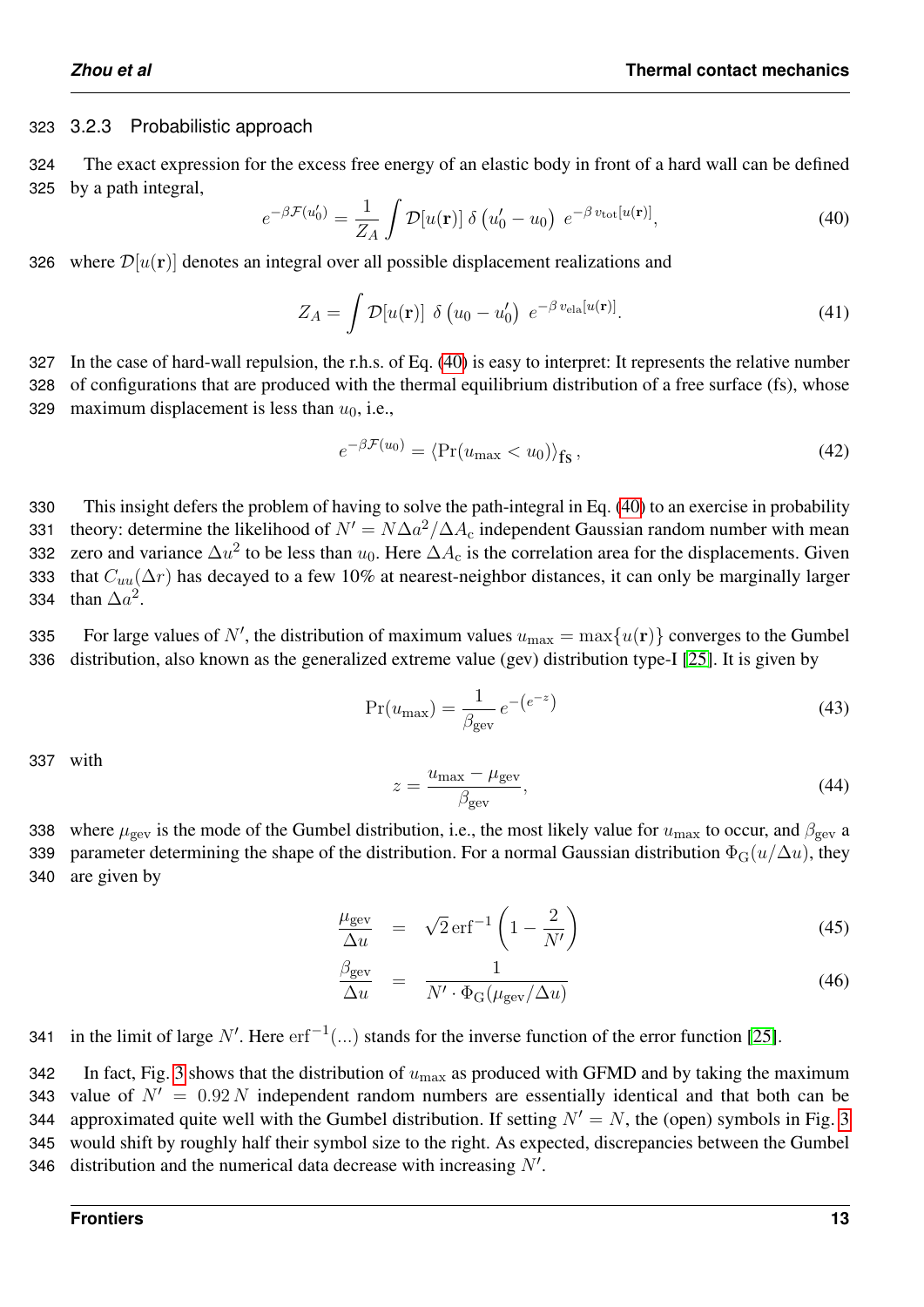<span id="page-13-0"></span>

Figure 3. Distribution of maximum displacements for different system sizes as obtained from GFMD (closed symbols). Considered system sizes are  $N = 128 \times 128$  (diamonds),  $512 \times 512$  (squares),  $2048 \times 2048$ (circles). Comparison is made to the distribution of the maximum of  $N' = 0.92 N$  independent random numbers of mean zero and variance  $\Delta u$  (open symbols) as well as to the corresponding Gumbel distribution.

347 Rather than relying on the Gumbel distribution, one might as well write down the exact probability of one 348 positive Gaussian random variable (grv) to be less than  $u_0$  and take the result into the  $N'/2$ -th power. (On 349 average, there are  $N'/2$  positive grv's, whose value may not exceed  $u_0$ . The negative grv's are irrelevant 350 with respect to the violation of the violation of the non-overlap constraint.) In this approximation,

$$
Pr(u_{\text{max}} < u_0) = \left\{ \text{erf}\left(\frac{u_0}{\sqrt{2}\sigma}\right) \right\}^{N'/2}.\tag{47}
$$

351 and therefore

$$
\Delta \mathcal{F} = -\frac{N' k_B T}{2} \ln \left\{ \text{erf}\left(\frac{u_0}{\sqrt{2}\Delta u}\right) \right\}.
$$
\n(48)

352 This result turns out to apply to large separations, that is, to  $u_0/\Delta u \gg 1$ . The functional form of  $\mathcal{F}(u)$  is 353 identical to the one obtained in the first mean-field variant, except for the prefactor, which is reduced by a 354 little more than a factor of two.

## 355 **3.3 Thermal Hertzian contacts**

## 356 3.3.1 Preliminary considerations

357 At small temperatures, the relative leading-order corrections to the zero-temperature displacement 358  $u_0(T = 0)$  can be expected to depend on powers of the variables defining the problem, i.e.,

<span id="page-13-1"></span>
$$
\frac{d_T}{d_0} \propto \left(\frac{R_c}{\Delta a}\right)^{\alpha} \left(\frac{E^* R_c^2}{L}\right)^{\beta} \left(\frac{k_B T}{E^* R_c^3}\right)^{\gamma},\tag{49}
$$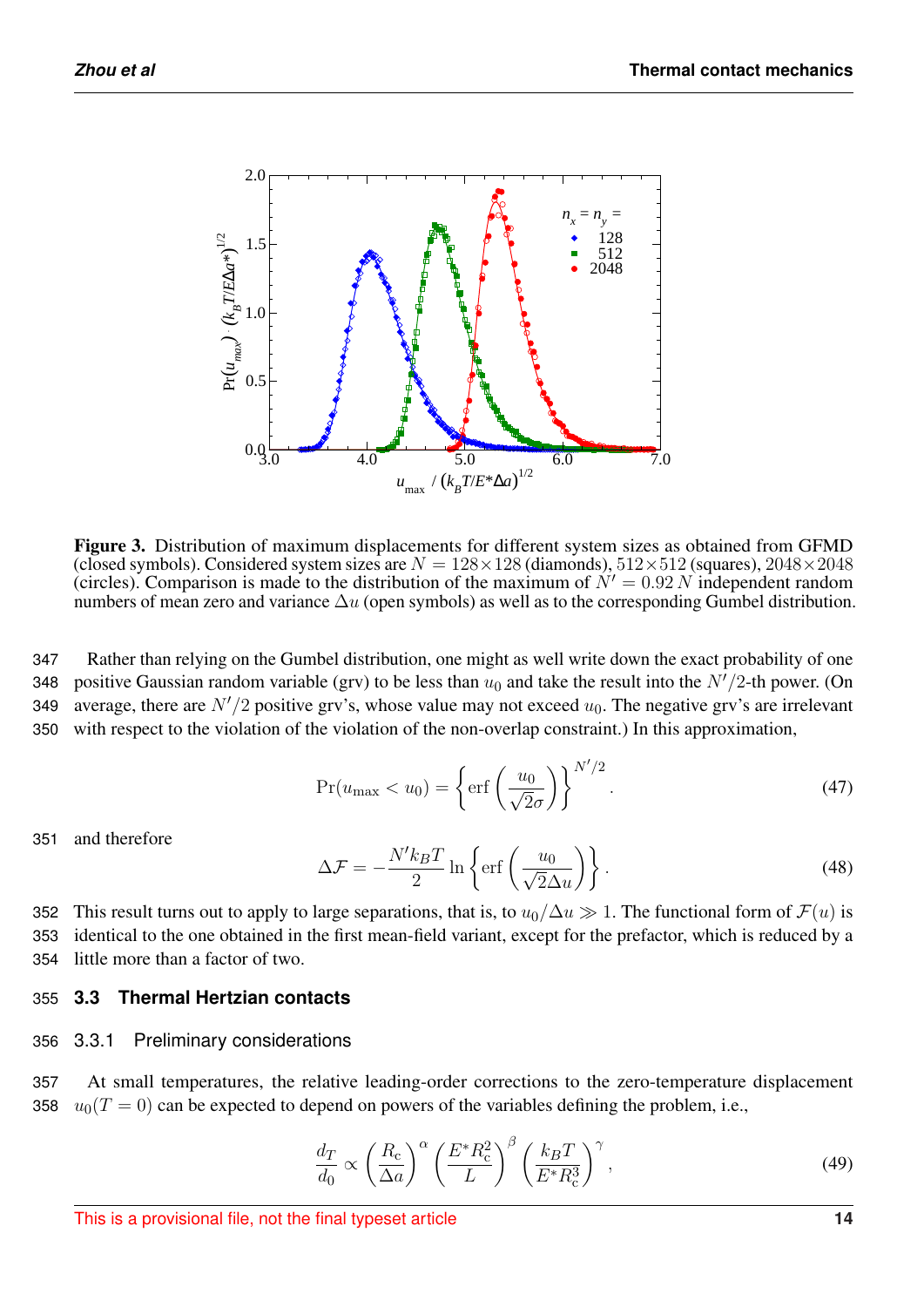359 where the contact modulus  $E^*$  and the contact radius  $R_c$  were effectively used to define the units of pressure 360 and length, respectively. With the help of a further dimensional analysis, which can be conducted in a 361 similar fashion as that in Ref. [\[17\]](#page-23-11), the sum rule

<span id="page-14-0"></span>
$$
\alpha + 3\beta - 5\gamma = 0 \tag{50}
$$

362 follows immediately for the exponents introduced on the r.h.s. of Eq. [\(49](#page-13-1) ). This relation is valid for 363 a quadratic tip shape, linear elasticity, assuming the interfacial stress is a function of  $u(r)/\Delta u$  with 364  $\Delta u \propto \sqrt{T}$ .

365 The r.h.s. of Eq. [\(49\)](#page-13-1) and the sum rule for exponents in Eq. [\(50\)](#page-14-0) can also be valid at high-temperatures. 366 However, different exponents will apply. At intermediate temperatures, an expansion over terms such as 367 those discussed so far are the only possibility to conform to the dimensional analysis.

#### <span id="page-14-2"></span>368 3.3.2 Low-temperature approximation

 At very small temperatures, the stress profile can be expected to differ only marginally from that of the athermal contact. In a perturbative approach to the problem, one could therefore assume that the 371 most important correction to the original Hertzian gap  $g_H(r)$  is a constant shift by  $d_T$ . The latter can be determined by minimizing the thermal excess energy per atom

<span id="page-14-1"></span>
$$
e_T = -d_T L + \frac{1}{\Delta a^2} \int d^2 r \, \mathcal{F}_{\text{pa}} \{ g_H(r) + d_T \} \tag{51}
$$

$$
\approx -d_T L + \frac{2\pi}{\Delta a^2} \int_0^{a_c} dr \, r \, \mathcal{F}_{\text{pa}}(d_T), \tag{52}
$$

373 where  $\mathcal{F}_{pa} \equiv \mathcal{F}/N$  denotes the hard-wall, free-energy normalized to the atom. The approximation in 374 Eq. [\(52\)](#page-14-1) is motivated by the expectation that the dominant contribution to  $e_T$  resides within the original 375 contact area. Minimization of  $e_T$  w.r.t.  $d_T$  leads to

$$
L = \frac{\pi a_{\rm c}^2}{\Delta a^2} f(d_T) \tag{53}
$$

$$
\approx \frac{\pi a_{\rm c}^2}{\Delta a^2} \sqrt{\frac{2}{\pi}} \frac{k_B T}{\Delta u} \frac{\exp\left(-u_0^2 / 2\Delta u^2\right)}{\operatorname{erf}(u_0 / \sqrt{2}\Delta u)}
$$
(54)

376 where the last approximation is only valid at small temperatures. Taylor expanding this last expression 377 leads to

$$
\frac{d_T}{d_0} \approx \frac{T}{T^*} \tag{55}
$$

378 with

$$
T^* = \frac{L\,\Delta a^2}{\pi \, k_B \, R_c}.\tag{56}
$$

#### 379 3.3.3 High-temperature approximation

380 At very large temperatures,  $d_T$  is in excess of  $d_0$  so that deformations of the elastic solids are very small. 381 In a first-order perturbative approach, it then makes sense to assume the displacement field to be a constant, 382 i.e., to be  $d_T$ . In that approximation, individual forces can be simply summed up with a mean gap of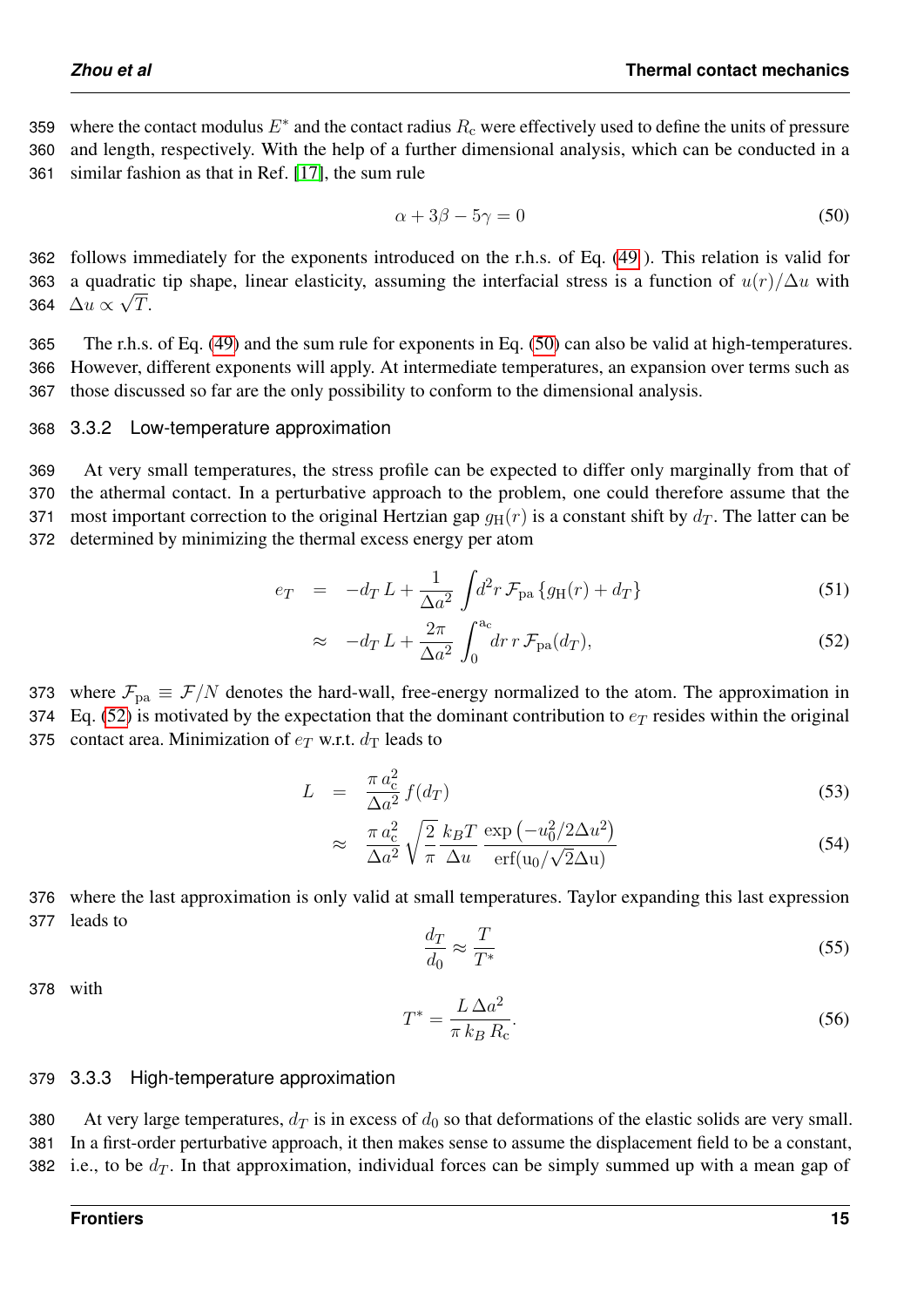383  $d_{\rm T} + r_n^2/(2R_{\rm c})$ . Recasting the sum as an integral yields

<span id="page-15-1"></span>
$$
L \approx \frac{N'}{2N} \frac{1}{\Delta a^2} \int d^2 r \, f_{\text{mfl}} \left( d_T + \frac{r^2}{2R_c} \right) \tag{57}
$$

$$
\approx L_0 \frac{\Delta u}{d_T} e^{-d_T^2/(2\Delta u^2)} \tag{58}
$$

384 with

$$
L_0 = \sqrt{\frac{2}{\pi}} \frac{N'}{N} \frac{k_B T R_c}{\Delta a^2}.
$$
\n<sup>(59)</sup>

385 Eq. [\(58\)](#page-15-1) can be solved for  $d_T$  with the help of the Lambert W function  $W(x) \approx \ln x - \ln \ln x$  for  $x \gg 1$ :

<span id="page-15-3"></span>
$$
\frac{d_T}{\Delta u} \approx \sqrt{W\left(\frac{L_0^2}{L^2}\right)}.\tag{60}
$$

## <span id="page-15-0"></span>**4 RESULTS**

## 386 **4.1 Potential of mean force for a flat hard wall**

 In this section, we investigate to what extent the three approaches introduced in Sect. [3.1](#page-7-1) reproduce accurate, numerical results for the thermal repulsive-zone model. To this end, we chose units such that  $E^* = 1$  and  $\Delta a = 1$  and consider different values of  $u_0/\Delta u$ , which is the only dimensionless variable for the given problem besides the system size, which is varied as well.

 Fig. [4](#page-16-0) compares GFMD data to the various approximative approaches introduced in Sect. [3.](#page-7-2) The first 392 mean-field approach appears to be asymptotically exact for small  $u_0$ , while the approach based on the law 393 of large numbers seems to be asymptotically exact for large  $u_0$ . In between these two regimes, there is a smooth transition between them. This transition is reflected quite well by the second mean-field approach. Unfortunately, we did not identify a closed-form analytical expression for it, which would nevertheless be nice to have when implementing a potential of mean force into a simulation. However, as is demonstrated in Fig. [4,](#page-16-0) simple switching functions introduced next allow one to approximate numerical data reasonably 398 well.

 Since both force-distance asymptotic dependencies have the same functional form and since the transition between them is quite continuous, it is relatively easy to come up with switching functions allowing 401 the numerically determined free energy to be approximated reasonably well. Defining  $\mathcal{F}_{\text{mf}}$  through the free-energy expression in Eq. [\(35\)](#page-11-1), this is done via

<span id="page-15-2"></span>
$$
\mathcal{F}(u_0) \approx w_1(u_0) \mathcal{F}_{\text{mfl}}(u_0) + w_2(u_0) \Delta \mathcal{F}
$$
\n(61)

403 with the weighting functions

$$
w_1(u_0) = \frac{1}{2} \left\{ \frac{N'}{N} + \left( 2 - \frac{N'}{N} \right) e^{-u_0^2 / \Delta u^2} \right\}
$$
 (62)

$$
w_2(u_0) = e^{-u_0^2/\Delta u^2} \left\{ 1 - \tanh(u_0/\Delta u) \right\}
$$
 (63)

This is a provisional file, not the final typeset article **16**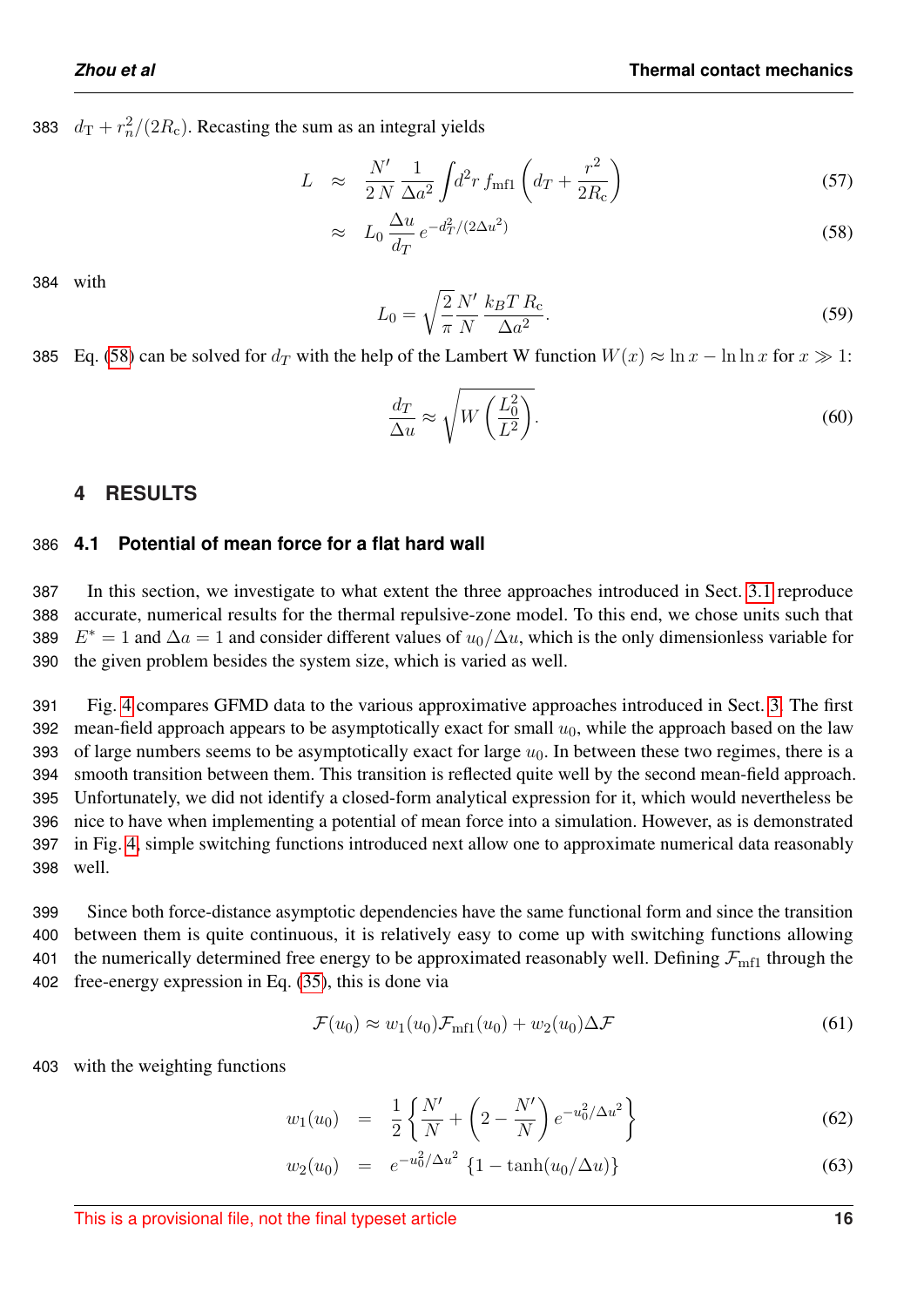<span id="page-16-0"></span>

Figure 4. Mean force f, in units of  $1/\beta\Delta u$ , as a function of normalized mean separation  $u_0/\Delta u$ , where  $\Delta u$  represents the height standard deviation of a surface atom in the absence of a counterface.

404 The numerical value for  $\Delta \mathcal{F}$  turned out to be  $\Delta \mathcal{F} = -N' k_B T/2$ . The forces  $f(u)$  in a coarse-grained 405 description are obtained as negative derivative by differentiating the r.h.s. of Eq. [\(61\)](#page-15-2). The resulting 406 expression corresponds to the numerical GFMD data for systems with  $n_x = n_y \ge 128$  with maximum 407 errors less than 10%, at least when taking the exact value for  $\Delta u^2$ .

408 In terms of an efficient implementation of the method, we recommend to use tabulated expressions for 409 f(u) for intermediate values of u and the asymptotic expressions for  $u \ll \Delta u$  and  $u \gg \Delta u$ .

## 410 **4.2 Hertzian indenter**

411 We now consider a Hertzian indenter as transferability test for our effective potential. In addition, the 412 effects that thermal fluctuations have on the load displacement relation are explored along with an analysis 413 of how to meaningfully define a contact area in the presence of thermal fluctuations.

414 The solution of the continuous displacement field has no dimensionless number if the contact radius  $a_c$  is 415 taken to be the unit of length. However,  $a_c/\Delta a$  starts to matter as soon as it is no longer large compared to 416 unity. Since discreteness effects are a different topic discussed elsewhere [\[26\]](#page-24-2),  $a_c/\Delta a$  is chosen sufficiently 417 large so that the discrete problem reflects the continuous Hertz contact reasonably well.

418 To test the applicability of the thermal repulsive-zone model in the realm of Hertzian contact mechanics, 419 the following parameters were chosen as useful defaults after some trial and error:  $R_c = 256 \Delta a$  and a 420 normal load of  $L = 131 E^* \Delta a^2$  leading to  $a_c \approx 30 \Delta a$  within regular Hertzian contact mechanics. In the 421 athermal Hertzian contact, the mean contact pressure turns for these parameters is  $p \approx 0.049 E^*$ . Results 422 for the stress profile at a temperature of  $k_B T = 0.2 E^* \Delta a^3$  are shown in Fig. [5.](#page-17-0)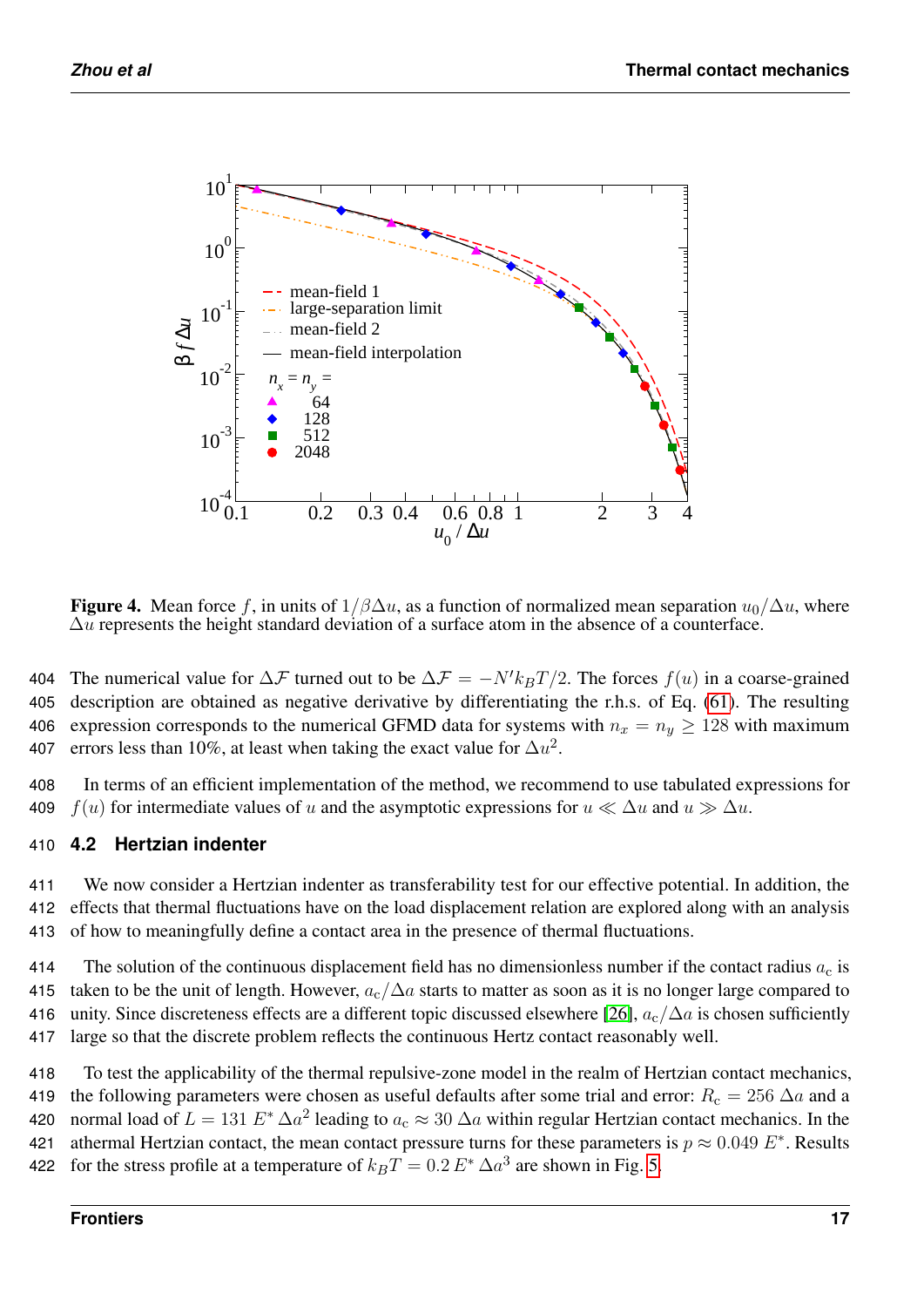<span id="page-17-0"></span>

Figure 5. Left: Interfacial stress  $\sigma$  as a function of distance r from the symmetry axis in a Hertzian contact geometry. The (blue) circles reflect zero temperature data from the hard-wall overlap potential. The full (blue) line represents the analytical solution to the Hertz problem. The (red) open squares show finitetemperature data from full simulations, while the (red) dotted line shows zero-temperature simulations, in which, however, the effective potential was constructed to reflect thermal vibrations at the given temperature. The arrow marks the point of largest slope for the thermal indenter. **Right:** Displacement field  $\bar{u}(r)$  as a function of distance  $r$  from the symmetry axis.

 An interesting but perhaps also obvious outcome of the data presented in Fig. [5](#page-17-0) is that there is no abrupt transition from finite to zero contact stress, once thermal fluctuations are finite. This observations is of relevance when discussing the concept of "true contact area". Since collisions in a hard-wall potential are instantaneous, the probability of observing two (finite) surfaces to be in contact has a statistical measure of zero, so that the instantaneous contact area could be argued to be (almost) always zero. Contact exists only in the isolated moments of time at which collisions take place. However, during these isolated moments of time, the forces between surfaces is infinitely large such that time averaging yields a distribution which resembles the well-known Hertzian stress profile; the smaller the temperature the closer the stress profiles between original and finite-temperature stress profiles.

 The question of how to meaningfully define (repulsive) contact area when repulsion has a finite range and adhesion is neglected arises naturally. In a recent paper [\[26\]](#page-24-2), it was proposed to define the contact line (or edge) to be located, where the gradient of the normal stress has a maximum slope. In the current example, 435 this leads to a reduction of the contact radius of order 1%, which is significantly less than the reduction of approximately 30% of the normal displacement in the given case study.

437 In contrast to contact radii, force and displacement can be defined unambiguously. Thermal noise will 438 reduce the interference d by  $d<sub>T</sub>$  due to the effectively finite range of the repulsion, as discussed in the 439 definition of the model in Sect. [2.1.](#page-1-0) Since the description for an athermal Hertzian contact is scale free —in 440 the sense that the functional form for stress and displacement are independent of any parameter defining a 441 Hertzian contact– the function  $f(T) \equiv d_T/d_0$  must have a universal shape if  $\Delta a \ll a_c$ . This is because the 442 thermal repulsive zone model for hard-wall repulsion is a scale-free function of the gap divided by  $\Delta u$ . 443 Fig. [6](#page-18-0) reveals that results on the thermal displacement for different Hertzian contact realizations can indeed 444 be collapsed quite closely onto a single master curve  $\Xi(T/\tilde{T})$  defined through

<span id="page-17-1"></span>
$$
d_T = \tilde{d}_0 \, \Xi(T/\tilde{T}),\tag{64}
$$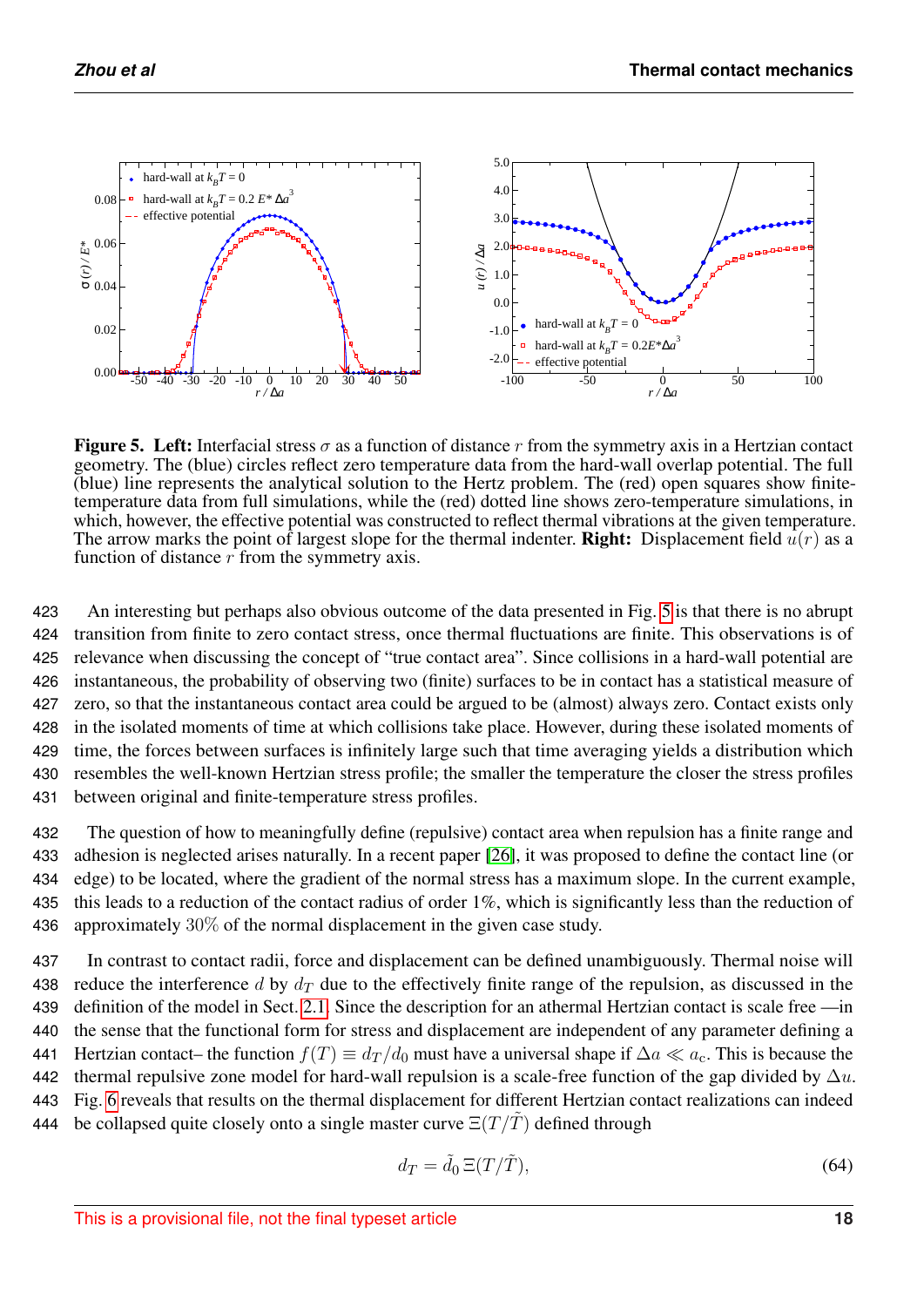<span id="page-18-0"></span>

**Figure 6.** Reduced thermal displacement  $d_{\rm T}/\tilde{d}_0$  as a function of reduced temperature  $t=T/\tilde{T}$  for different Hertzian contact realizations. The default model (black circles) is defined in the method section. In one case, load was increased by a factor of two (red squares), and in another case, the radius of curvature was increased by a factor of eight (orange diamonds) with respect to the default values. Finally, values found for blunt atomic-force microscope (AFM) tips were also considered:  $\Delta a = 2.5 \text{ Å}$ ,  $R_c = 200 \text{ nm}$ ,  $E^* = 100$  GPa, and  $L = 200$  nN (green triangles). Solid blue and red line show the low- and intermediatetemperature approximation from Eq. [\(67\)](#page-19-0). The dashed brown line represents the high-temperature limit of Eq. [\(60\)](#page-15-3).

445 where

$$
\tilde{d}_0 = \left(\frac{R_{\rm c}L}{E^*\Delta a^3}\right)^{-\frac{1}{3}}d_0\tag{65}
$$

<span id="page-18-1"></span>
$$
\tilde{T} = \left(\frac{L}{E^* R_c^2}\right)^{\frac{2}{3}} \frac{E^* \Delta a^3}{k_B}.
$$
\n(66)

446 and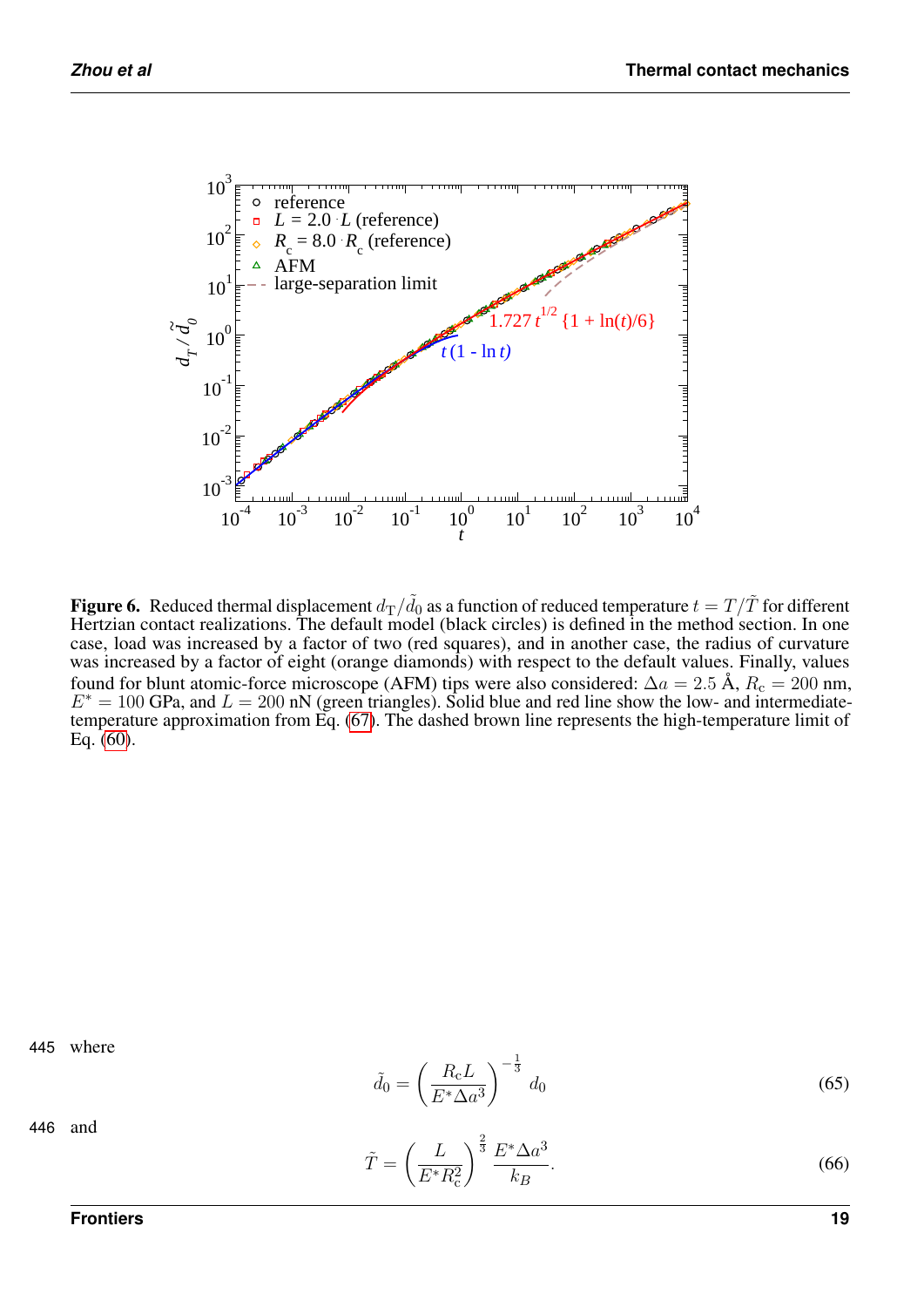The master curve shown in Fig. [6](#page-18-0) reveals asymptotic regimes at low and at high temperatures, respectively. They can be approximated with power laws. However corrections logarithmic in temperature need to be made at low temperature to obtain quantitative agreement over broad temperature ranges. We find numerically that

<span id="page-19-0"></span>
$$
\Xi(t) \approx \begin{cases} t(1 - \ln t) & \text{for } t \ll 1\\ 1.727\sqrt{t} \{1 + \ln(t)/6\} & \text{for } 0.1 < t < 10^4 \end{cases} . \tag{67}
$$

451 Inserting the low-temperature approximation of the master curve into Eq. [\(64\)](#page-17-1) and reshuffling terms 452 yields

$$
\frac{d_T}{d_0} \approx \frac{T}{T^*} \left( 1 - \ln \frac{T}{\tilde{T}} \right) \tag{68}
$$

453 for  $T \ll \tilde{T}$ . This means that the low-temperature treatment presented in Sect. [3.3.2](#page-14-2) obtained the correct 454 linear term, but failed to predict the logarithmic corrections, which become very large at small ratios 455  $T/\tilde{T}$ . Before discussing the origin of those corrections, we wish to emphasize that there are indeed two 456 characteristic temperatures for the Hertzian contact, namely  $T^*$  and  $\tilde{T}$ .

457 The suspicion that significantly better results at small  $T/\tilde{T}$  are obtained when extending the integration 458 domain in Eq. [\(52\)](#page-14-1) back to radii beyond the athermal contact radius turns out incorrect. The main reason for 459 the deviations lies in the assumption of a constant thermal shift of the thermal displacement. Fig. [7](#page-19-1) reveals 460 that the thermal shift far away from the indenter is noticeably larger than at  $r = 0$  and that discrepancies 461 grow (logarithmically) with decreasing temperature. Since the simple treatment allows one to rationalize 462 why  $d_{\mathcal{T}}$  is (roughly) linear in temperature, we decided to keep the discussion of the low-temperature limit.

<span id="page-19-1"></span>

Figure 7. Spatially resolved thermal displacement  $d_T(r)$  normalized to the its value at  $r = 0$  at two different reduced temperatures  $T/T^*$  for the default model. Lower and upper temperature are indicated by dashed blue and solid red lines, respectively.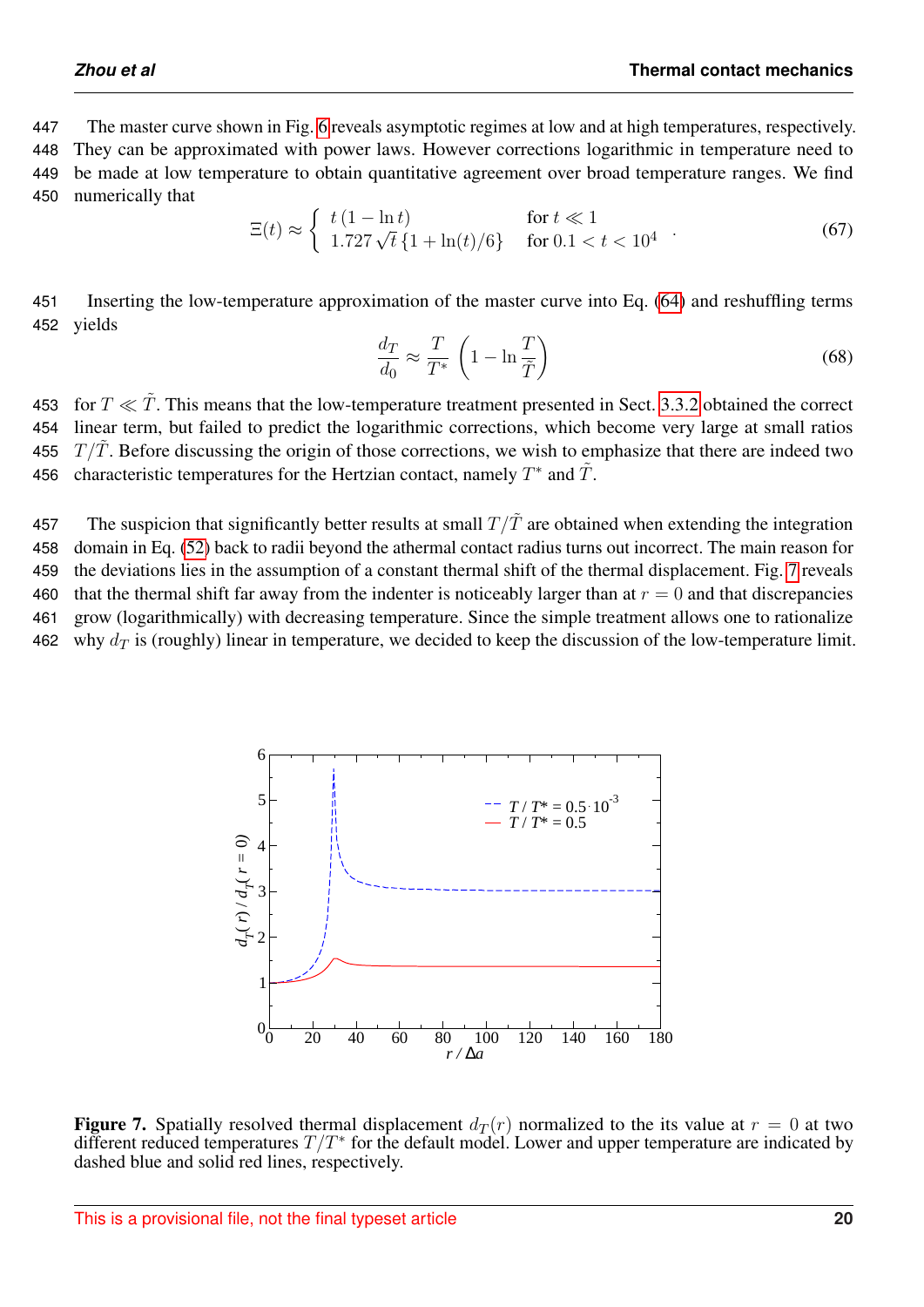Before investigating the magnitude of thermal displacements in real units and not just in reduced units, we briefly comment on the intermediate-temperature behavior. Most importantly, we wish to emphasize 465 that the approximation made in Eq. [\(67\)](#page-19-0) for  $t > 0.1$  is only valid on the shown domain and that it does *not* extend to  $t \to \infty$ . However, from a practical point of view, it appears virtually impossible to design 467 a real-laboratory experiment, in which the asymptotic high-temperature regime of  $t > 10^3$  could ever be reached. The only possible exception coming to our minds would involve the use of hagfish slime. 469 It has extraordinarily small elastic moduli of order 0.02 Pa [\[27\]](#page-24-3), though the values of  $\Delta a$  to be used in a continuum model would be clearly in excess of the atomic scale, because hagfish slime stops being homogeneous well above the atomic scale. Since the contact mechanics of hagfish slime and related systems is somewhat of a niche application, we would argue that the analytical solution given in Eq. [\(60\)](#page-15-3) is 473 merely a nice mathematical result and that the  $t > 0.1$  approximation made in Eq. [\(67\)](#page-19-0) can be considered the high-temperature limit for all other purposes.

475 One may wonder how the master curve shown in Fig. [6](#page-18-0) translates into a  $d(T)$  dependence when real 476 units rather than reduced units are used. To answer that question, the expansions obtained previously are 477 represented again for a moderately hard-matter ( $E^* = 1$  GPa) and a soft-matter ( $E^* = 50$  MPa) system, 478 see Fig. [8](#page-20-0) and further validated by additional GFMD simulations. In both cases, a radius of curvature of  $R_c = 50$  nm was assumed and the load was chosen such that the ratio of maximum Hertz pressure to  $E^*$ 479 480 was in the order of 0.1%, i.e., a load where plastic deformation can be assumed to be minor.

<span id="page-20-0"></span>

Figure 8. Displacement as a function of temperature at fixed load for a moderately hard-matter (left,  $E^* = 1$  GPa) and a soft-matter (right,  $E^* = 50$  MPa) system. Symbols indicate the results from GFMD simulations, while blue and red lines represent the low-temperature and intermediate-temperature approximations, respectively.

 Fig. [8](#page-20-0) reveals that both studied systems qualify as being clearly in the intermediate-temperature regime at room temperature. Relative corrections of the normal displacement for the stiffer system are rather minor but non-negligible for the soft-matter system. This observation brings us to the next and final question, which is addressed in Fig. [9,](#page-21-0) namely to what extent do thermal correction affect the load-displacement relation? After all, most indentation experiments are done at constant temperature and varying load rather than at constant load and varying temperature. Combining Eqs. (??[–66\)](#page-18-1) with the intermediate-temperature expansion of Eq. [\(67\)](#page-19-0) and the analytical solution for the displacement-load relation in a Hertzian contact,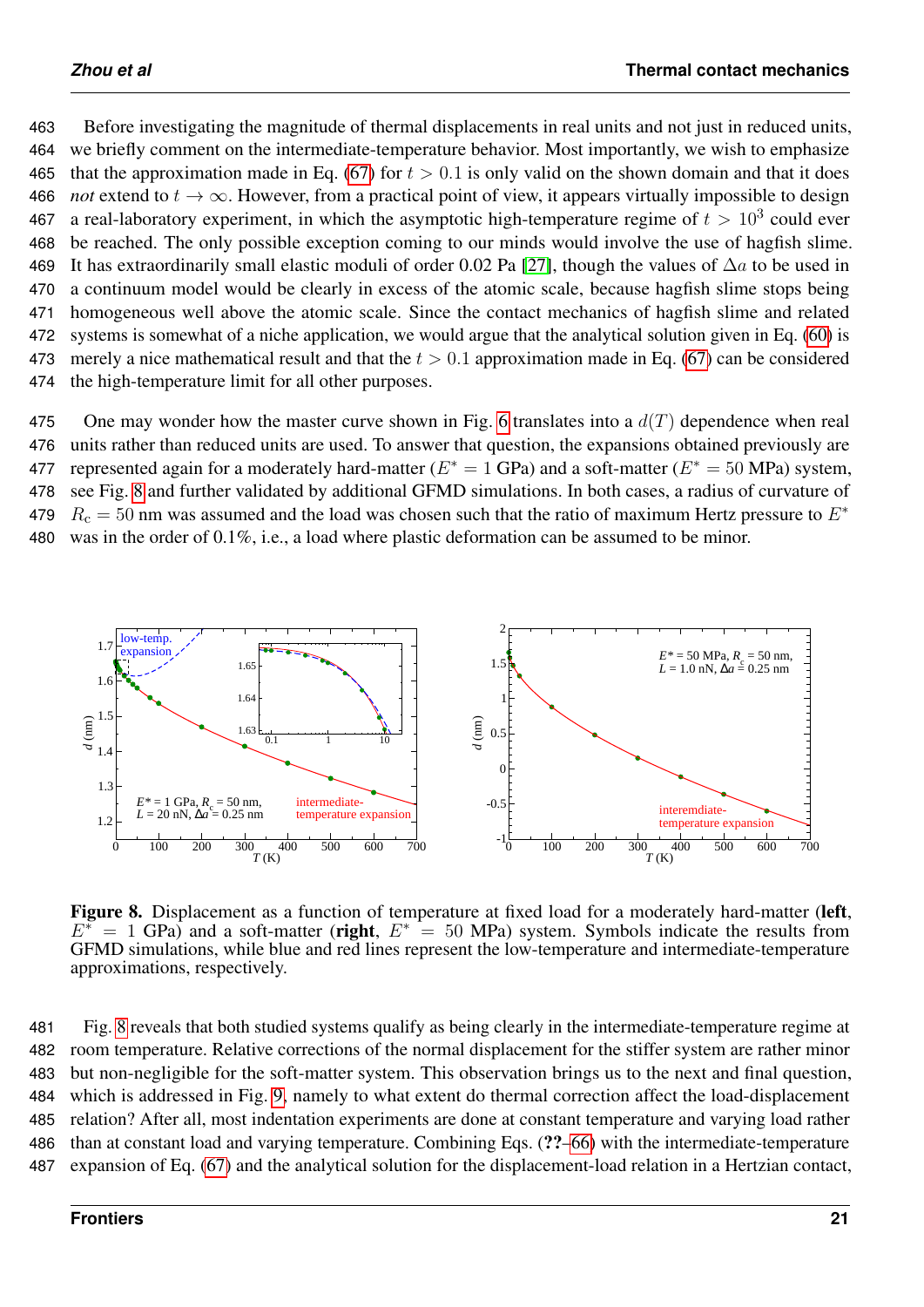488 leads to the following relation:

$$
d_T = d_T^{\text{ref}} \left\{ 1 - \frac{1}{9} \ln \left( L/L^{\text{ref}} \right) \right\} \tag{69}
$$

489 with  $d_{\text{T}}^{\text{ref}} \approx 1.426 \, \Delta u$  and

$$
L^{\text{ref}} = \left(\frac{k_B T}{E \Delta a^3}\right)^{3/2} E^* R_{\text{c}}^2. \tag{70}
$$

<span id="page-21-0"></span>490 In other words, the elastomer surface is effectively shifted by a little less than 1.5 times the thermal standard 491 deviation of its smallest-scale surface fluctuations. The effects of load are minuscule as they enter only 492 logarithmically in the ninth' root of the load.



Figure 9. Displacement as a function of load at zero and room temperature for a moderately hard-matter for a soft-matter ( $E^* = 50$  MPa) system. Symbols indicate the results from GFMD simulations, while blue and red lines represent the low-temperature and intermediate-temperature approximations, respectively.

 Fig. [9](#page-21-0) confirms that the thermal fluctuation in most real Hertzian contacts should lead to corrections that appear as almost constant shifts to the eye, even for soft-matter systems, for which the absolute shifts 495 can be relatively large. In the case study presented in Fig. [9,](#page-21-0) the thermal shift reads  $d_T \approx 1.2$  at a load 496 of  $L \approx 16$  nN and barely more at a much reduced load  $d_T \approx 1.7$  at a load as small as  $L \approx 0.16$  nN In 497 order for the  $d<sub>T</sub>$  correction to acquire twice the value compared to that at 16 nN, the compressive force 498 in our example would have to be as small as  $L \approx 20$  fN, which is scarcely measurable. For the reasons of completeness, we state that the range of validity of the intermediate-temperature approximation of  $0.1 < t < 10^4$  demonstrated in Fig. [6](#page-18-0) translates to a range of loads of  $0.15 < L/mN < 1.5 \cdot 10^4$  for the specific examples studied here. Upper and lower limits are well beyond loads that could be meaningfully applied or measured experimentally for the system of question while measuring the normal displacement with high resolution.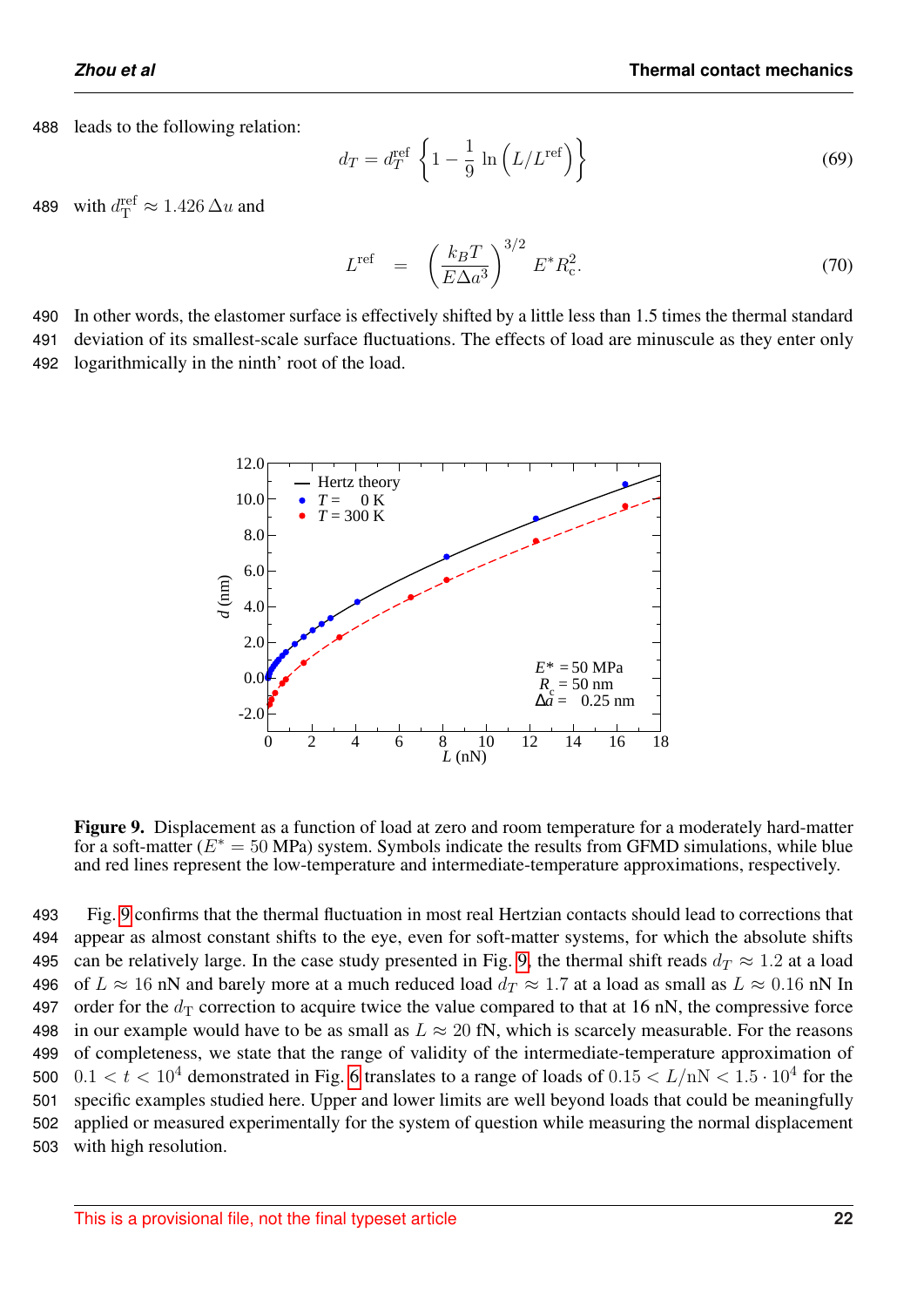# **5 SUMMARY**

 In this work, we analyzed the effect that thermal fluctuations can have on contact mechanics in the case of hard-wall interactions. To this end, we first demonstrated that thermal surface fluctuations are dominated by short wavelengths undulations. They smear out the originally infinitesimally short-range repulsion to a 507 finite range of  $\Delta u \approx \sqrt{k_B T/(E^* \Delta a)}$ . The functional form of the repulsive force was derived analytically 508 and shown to diverge inversely proportionally with the interfacial separation  $u_0$  at small  $u_0$  but to decay 509 slightly more quickly than exponentially in  $-u_0^2$  at separations clearly exceeding  $\Delta u$ .

 To come to these results, the Green's function molecular dynamics (GFMD) technique was generalized to include thermal noise. Particular emphasis was placed on the question how to handle (the original) hard-wall interactions in the simulations. We found that replacing the hard-wall overlap constraint with a stiff harmonic potential produces satisfactory results if simulations are done at different values for the stiffness and extrapolation is made to infinite stiffness. The GFMD results are described very well with different mean-field approximations to the problem, which made it possible to identify a highly-accurate, closed-form analytical expression for the distance-force relation in a flat, thermal elastomer on a flat, rigid substrate configuration.

 It may be important to note that each microscopic interaction law requires the coarse-graining to be done for that particular interaction. For example, if thermal fluctuations were to be treated in a Dugdale model, results for the hard-wall constraint cannot be simply incorporated, but a new parametrization of thermal effects has to be done.

 Application of our methodology to Hertzian contacts revealed that thermal fluctuations can induce non- negligible shifts in the normal displacement. However, corrections turn out to depend only logarithmically on the ninth' root of the normal load. This result may, in part, explain why Hertzian contact models often apply all the way down to the nanoscale: Essentially constant shifts remain unnoticed.

 As a zero-order approximation, it can be assumed that the thermally induced shift of a Hertzian indenter is a little less than 1.5 times the thermal standard deviation of surface positions of a free, unconstrained surface. This result is relatively insensitive to the radius of curvature of the Hertzian indenter, which is why we expect similar results for randomly rough and other hard-wall indenters. However, the effect of thermal fluctuations will be more important in the case of short-range adhesion. Given the results from this study, quite noticeable effects may be expected when the range of adhesion is in the order of or less 532 than the thermal displacement  $\Delta u$ . Future studies are ongoing elucidating the reduction of adhesion due to thermal vibrations.

# <span id="page-22-0"></span>**REFERENCES**

- [1]Binquan Luan and Mark O. Robbins. The breakdown of continuum models for mechanical contacts. *Nature*, 435(7044):929–932, jun 2005.
- <span id="page-22-1"></span> [2]Binquan Luan and Mark O. Robbins. Contact of single asperities with varying adhesion: Comparing continuum mechanics to atomistic simulations. *Physical Review E*, 74(2):026111, aug 2006.
- <span id="page-22-2"></span> [3]Yifei Mo, Kevin T. Turner, and Izabela Szlufarska. Friction laws at the nanoscale. *Nature*, 457(7233):1116–1119, February 2009.
- <span id="page-22-3"></span> [4]Shengfeng Cheng, Binquan Luan, and Mark O. Robbins. Contact and friction of nanoasperities: Effects of adsorbed monolayers. *Physical Review E*, 81(1):016102, January 2010.
- <span id="page-22-4"></span> [5]Yifei Mo and Izabela Szlufarska. Roughness picture of friction in dry nanoscale contacts. *Physical Review B*, 81(3):035405, January 2010.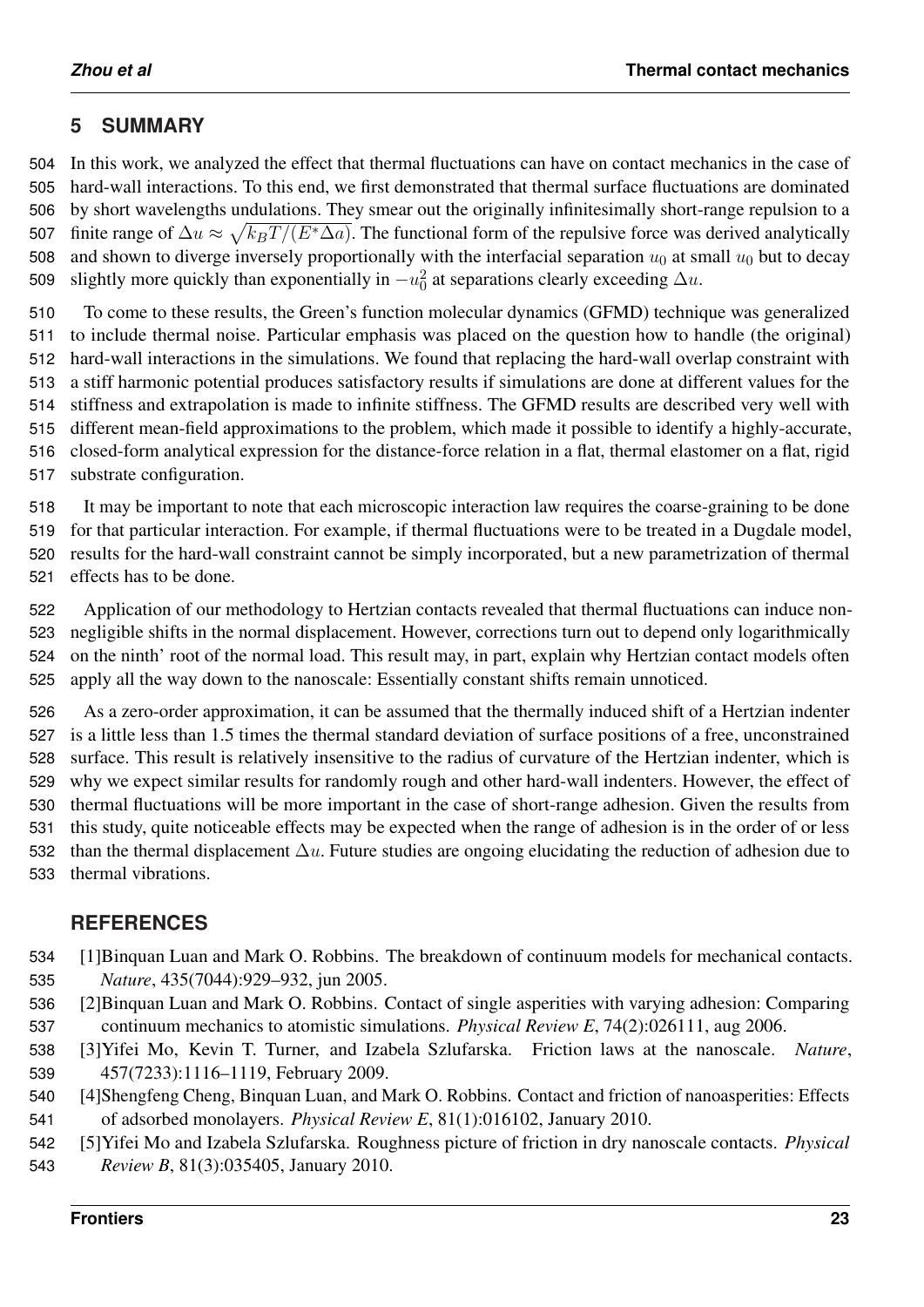- <span id="page-23-0"></span> [6]S Eder, A Vernes, G Vorlaufer, and G Betz. Molecular dynamics simulations of mixed lubrication with smooth particle post-processing. *Journal of Physics: Condensed Matter*, 23(17):175004, April 2011.
- <span id="page-23-1"></span> [7]Tevis D. B. Jacobs and Ashlie Martini. Measuring and understanding contact area at the nanoscale: A review. *Applied Mechanics Reviews*, 69(6):060802, November 2017.
- <span id="page-23-2"></span> [8]A. V. Pinon, M. Wierez-Kien, A. D. Craciun, N. Beyer, J. L. Gallani, and M. V. Rastei. Thermal effects on van der waals adhesive forces. *Physical Review B*, 93(3), January 2016.
- <span id="page-23-3"></span> [9]Tian Tang, Anand Jagota, Manoj K. Chaudhury, and Chung-Yuen Hui. Thermal fluctuations limit the adhesive strength of compliant solids. *The Journal of Adhesion*, 82(7):671–696, June 2006.
- <span id="page-23-4"></span> [10]Josep C. Pamies, Angelo Cacciuto, and Daan Frenkel. Phase diagram of Hertzian spheres. ` *The Journal of Chemical Physics*, 131(4):044514, July 2009.
- <span id="page-23-5"></span>[11]M.P. Allen and D.J. Tildesley. *Computer Simulation of Liquids*. Clarendon, Oxford, 1987.
- <span id="page-23-6"></span> [12]Daan Frenkel and Berend Smit. *Understanding Molecular Simulation: From Algorithms to Applications*, volume 1 of *Computational Science Series*. Academic Press, San Diego, second edition, 2002.
- <span id="page-23-7"></span> [13]I.A. Polonsky and L.M. Keer. A numerical method for solving rough contact problems based on the multi-level multi-summation and conjugate gradient techniques. *Wear*, 231(2):206–219, July 1999.
- <span id="page-23-8"></span>560 [14]M. H. Müser, W. B. Dapp, R. Bugnicourt, P. Sainsot, N. Lesaffre, T. A. Lubrecht, B. N. J. Persson, K. Harris, A. Bennett, K. Schulze, S. Rohde, P. Ifju, W. G. Sawyer, T. Angelini, H. Ashtari Esfahani, M. Kadkhodaei, S. Akbarzadeh, J.-J. Wu, G. Vorlaufer, A. Vernes, S. Solhjoo, A. I. Vakis, R. L. Jackson, Y. Xu, J. Streator, A. Rostami, D. Dini, S. Medina, G. Carbone, F. Bottiglione, L. Afferrante, J. Monti, L. Pastewka, M. O. Robbins, and J. A. Greenwood. Meeting the contact-mechanics challenge. *Tribology Letters*, 65(4), aug 2017.
- <span id="page-23-9"></span>566 [15]Carlos Campañá and Martin H. Müser. Practical Green's function approach to the simulation of elastic semi-infinite solids. *Phys. Rev. B*, 74(7):075420, aug 2006.
- <span id="page-23-10"></span>568 [16] Yunong Zhou, Michael Moseler, and Martin H. Müser. Solution of boundary-element problems using the fast-inertial-relaxation-engine method. *Physical Review B*, 99(14), April 2019.
- <span id="page-23-11"></span>570 [17]Martin H Müser. Single-asperity contact mechanics with positive and negative work of adhesion: Influence of finite-range interactions and a continuum description for the squeeze-out of wetting fluids. *Beilstein J. Nanotechnol.*, 5:419–437, apr 2014.
- <span id="page-23-12"></span>573 [18]B. Derjaguin. Untersuchungen über die Reibung und Adhäsion, IV. Kolloid-Zeitschrift, 69(2):155–164, November 1934.
- <span id="page-23-13"></span> [19]Ryogo Kubo. Statistical-mechanical theory of irreversible processes. i. general theory and simple applications to magnetic and conduction problems. *Journal of the Physical Society of Japan*, 12(6):570– 586, June 1957.
- <span id="page-23-14"></span> [20]Seiji Kajita, Hitoshi Washizu, and Toshihide Ohmori. Approach of semi-infinite dynamic lattice Green's function and energy dissipation due to phonons in solid friction between commensurate surfaces. *Physical Review B*, 82(11):115424, September 2010.
- <span id="page-23-15"></span> [21]Seiji Kajita. Green's function nonequilibrium molecular dynamics method for solid surfaces and interfaces. *Physical Review E*, 94(3):033301, September 2016.
- <span id="page-23-16"></span> [22]Jan Steven van Dokkum and Lucia Nicola. Green's function molecular dynamics including viscoelasticity. *Modelling and Simulation in Materials Science and Engineering*, 27(7):075006, August 2019.
- <span id="page-23-17"></span>[23]Xuejuan Xu, Anand Jagota, and Chung-Yuen Hui. Effects of surface tension on the adhesive contact
- of a rigid sphere to a compliant substrate. *Soft Matter*, 10(26):4625–4632, 2014.